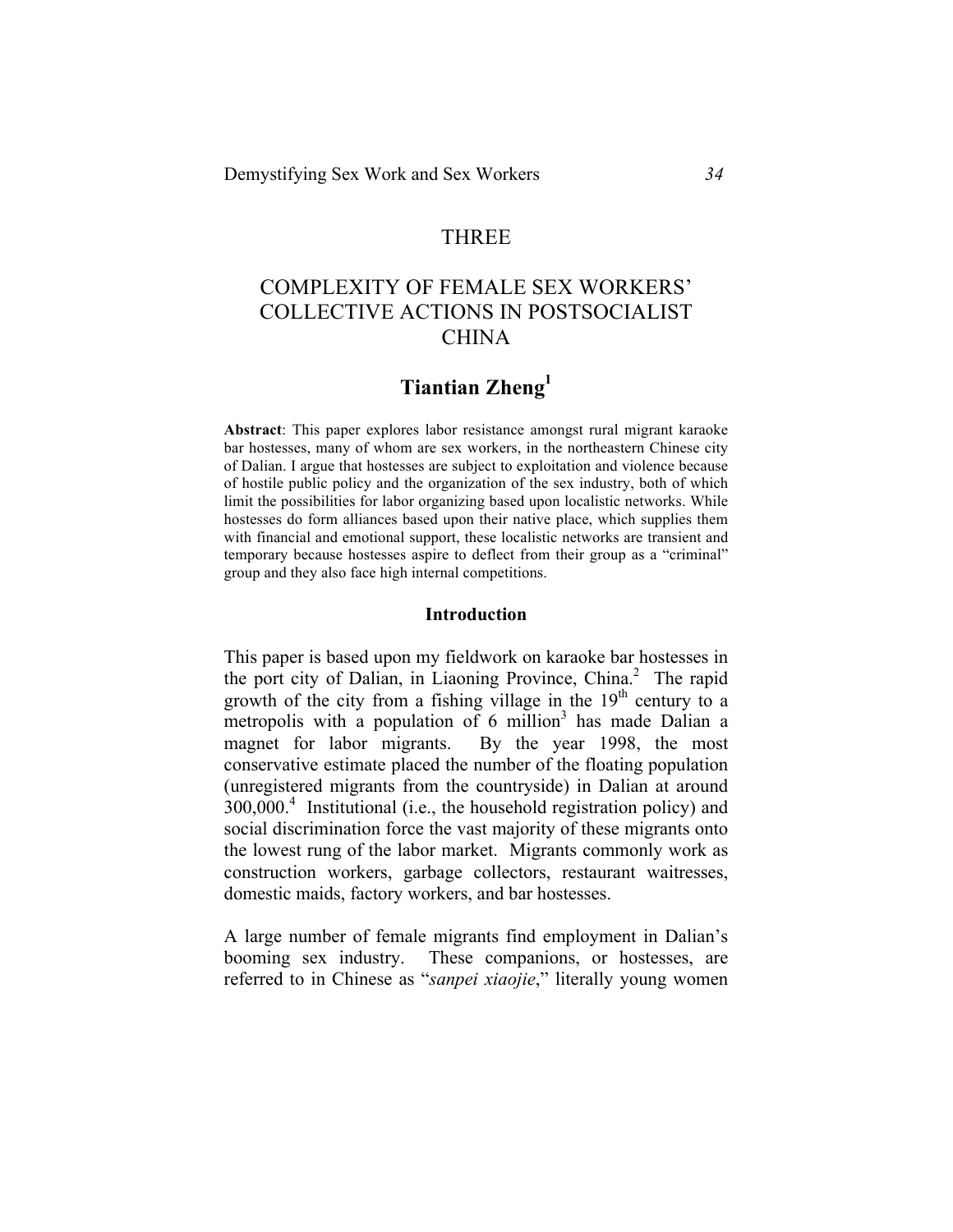who accompany men in three ways – generally understood to include varying combinations of alcohol consumption, dancing and singing, and sometimes sexual services. Mainly 17-23 years of age, their services typically include drinking, singing, dancing, playing games, flirting, chatting, and caressing. Beyond the standard service package, some hostesses offer sexual services for an additional fee. Their monthly incomes range from the lowest of  $6,000$  *yuan* (U.S. \$750<sup>5</sup>) to tens of thousands of *yuan*.<sup>6</sup> It was roughly estimated that in 1991, more than 800,000 hostesses were involved in sex work (Pan, 1999, pp. 13-14).

The purpose of this paper is to explore and understand the complexity of life and resistance of rural migrant karaoke bar hostesses in the urban Chinese sex industry. I will argue that hostesses in Dalian are subject to exploitation and violence due to the hostile political policy and the organization of the sex industry. My research on hostesses both resonates with and differs from the previous research that argues that migrant women's informal ties based upon localistic networks projects the possibility for labor resistance. On the one hand, hostesses do form alliances based upon their native place, which supplies them with financial and emotional support. On the other hand, these localistic networks are transient and temporary because hostesses aspire to minimize the stigma of membership in a "criminal" group and they also face high internal competitions.

The creation of the informal networks is necessitated by the hostesses' confrontation of such overwhelming exploitation and violence. Hostesses' response to the exploitation and violence is unique in that although some basic factors discourage long-term and formal organization, they do organize informal networks. While these networks are fleeting and unstable in nature, they are critical in allowing the hostesses to survive and even flourish. This paper will illustrate the forms of exploitations and violence hostesses are confronted with and explore their tactics of resistance in their working lives. This paper unfolds in five parts. I will first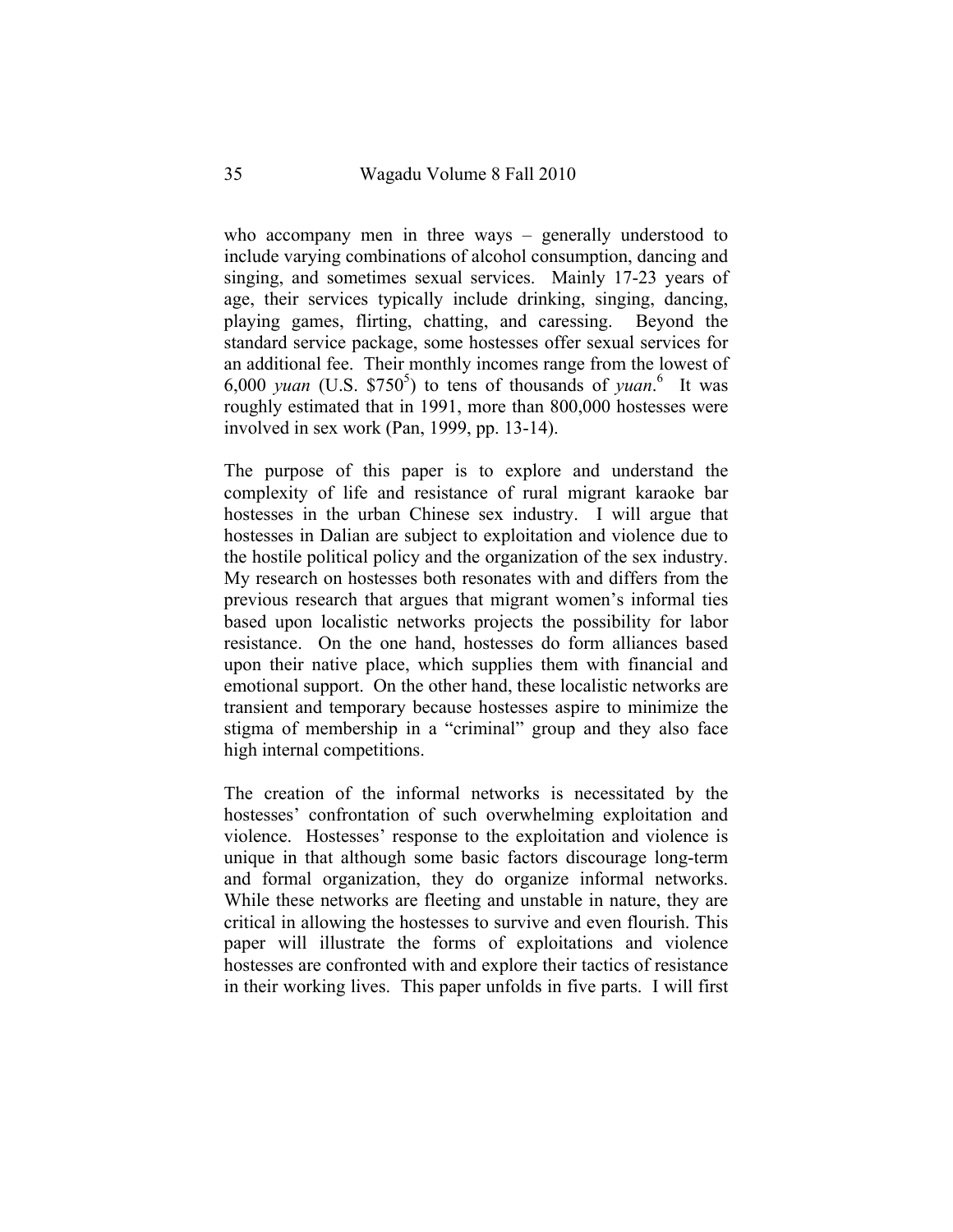briefly discuss my fieldwork in Dalian. I will then describe the political policy towards prostitution and the hierarchy of the karaoke bar industry. I will follow these two sections with an account of the kind of violence and exploitation of the hostesses as a result of such political policy and the sex industry. I will then discuss how, within such a hostile environment, hostesses form small-scale and unstable organizations to secure their livelihood and conduct their work.

## **Living with and Working as a** *Xiaojie* **(hostess)**

The argument I developed here is based on over 20 months of fieldwork and a research sample of approximately two hundred bar hostesses from three karaoke bars between 1999 and 2002 in Dalian.<sup>7</sup> My initial research encountered a series of obstacles. First, my requests to conduct research in karaoke bars were repeatedly turned down by every bar owner I talked to. Second, officials were reluctant to "reveal any secret information" to me. As they contended, their own political positions would be at stake were they to do so. Once, as I was singing songs with a couple of political officials in a karaoke bar, one of the officials suddenly grabbed my purse and started searching the inside. I was too shocked at the moment to ask what he was looking for. In the end, he did not find anything except my keys and a mirror, and then returned the purse to me. He appeared much more relaxed after investigating my purse. Later on, when I recollected the scene, I knew that he was checking my purse to see if I had hidden a tapeor video-recorder there. The nature of my research raised everyone's suspicions of my "real identity" and placed a barrier in my relationship with them.

As time went by, my persistence in conducting the research and my sincerity in interacting with the political officials bore fruit. I could see the suspicions subsiding and the tensions thawing. Some political officials even jokingly told me that they initially believed I was a spy from the United States. Openly acknowledging their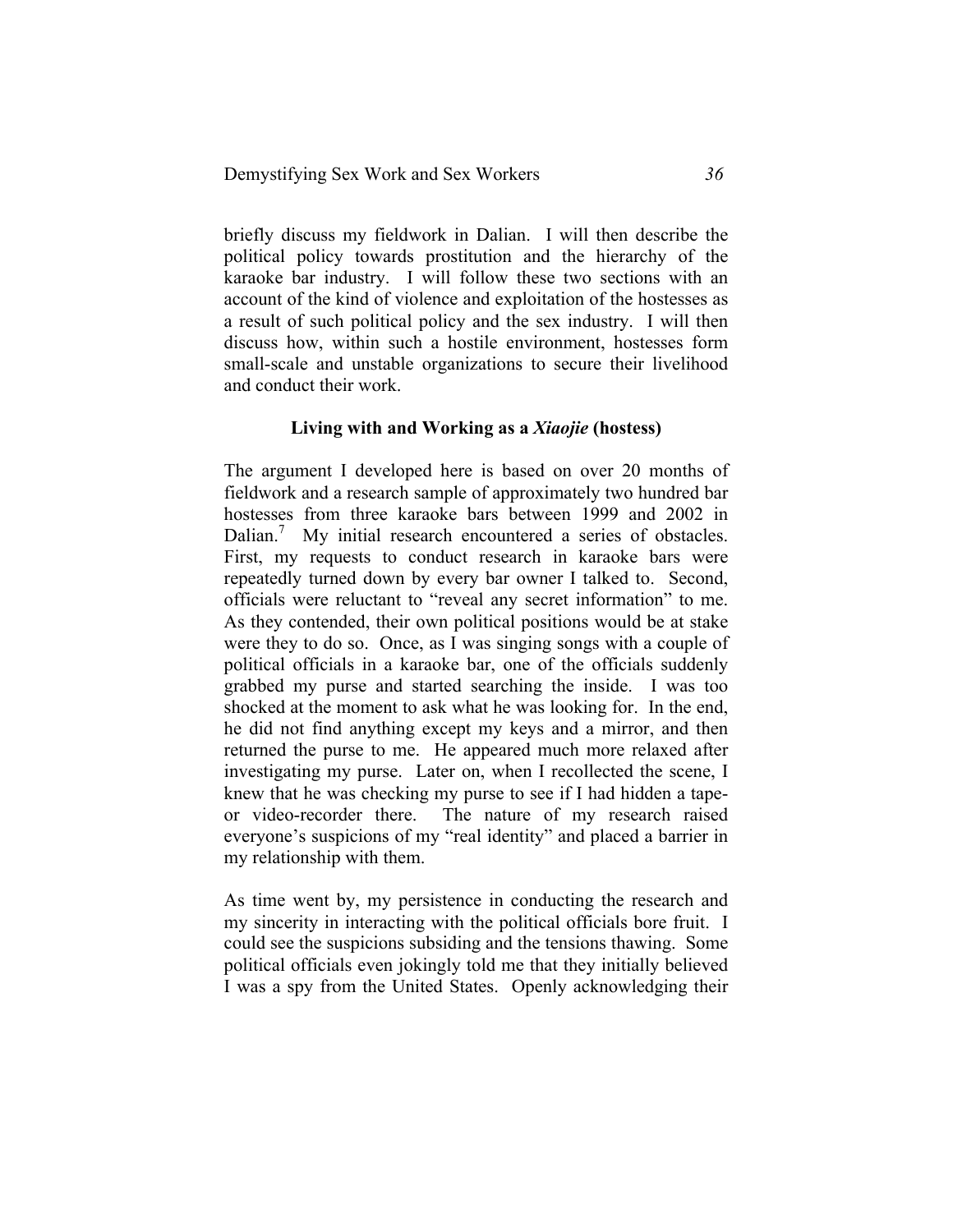suspicion was big progress from their previous silence. At that time, one political official friend asked me to be his daughter's English tutor; I agreed. In exchange, he introduced me to some karaoke bars to conduct my fieldwork. He himself was a regular customer of these establishments and therefore familiar with their proprieties. My identity and my research were fully explained to the bar owners. I assured them that I would not publicize the bar names to the outside world.

Bar owners introduced me to hostesses as a university student from the United States, who had come to do social research. As they explained, I had come to get a "real taste" (*tihui*) of hostesses' life in order to write a book on hostesses' lives. My presence was greeted lukewarmly. Hostesses found it difficult to understand why anyone would want to study them. One hostess warned me that a female college student such as myself had been raped and murdered by a psychopathic customer while conducting her research. I do not know if this story is true, but it did shake me up a bit.

In the karaoke bars, my initial attempt to interact with hostesses was not very successful. The hostesses ridiculed my student attire, my glasses, my inability to understand or participate in their sex talk and jokes, and disbelieved that I would ever be able to understand their lives. Facing random assaults by the police and hooligans in their dangerous environment, each of them used a fake name, a fake hometown, and a fake personal story. overcome the barriers, I decided to increase the amount and intimacy of my interactions with them. I handed in the rooming fees to the bar owner and lived and worked with the hostesses as a hostess myself in the karaoke bars. Thereafter, I was intensely involved in every aspect of their lives.

A typical day in the field was like this. We got up around 3 PM and ordered a light meal from a nearby restaurant. The remainder of the afternoon was free for shopping or visiting the beauty parlor.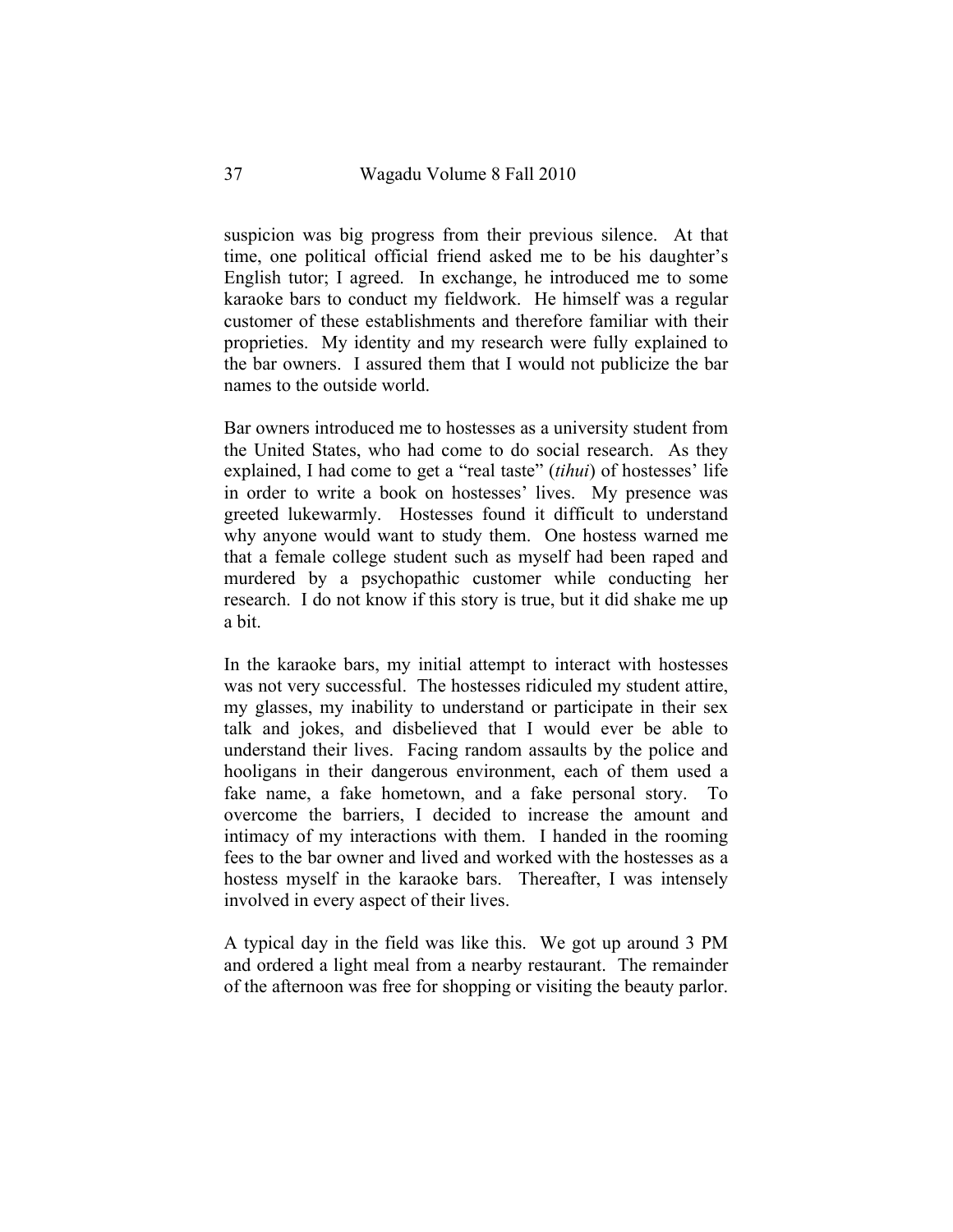We ordered dinner at around 6 PM. Around that time, the first customers of the evening would begin to trickle into the bar. While waiting to be selected, we sat in the bar lobby watching video compact disks (VCDs) or TV and chatting. Around 12 a.m. we ordered breakfast, and went to bed between 2 to 3 a.m. Visitors were mainly middle-aged businessmen, government officials, policemen, and foreign investors. Hostesses earned obligatory tips in exchange for singing, dancing, drinking, playing games, and conversing with the clients. At times the service could also include kissing and fondling sexual parts, but hostess can legitimately refuse to perform genital or oral sex acts with her customer.

It was not my initial intention to research hostess-client dynamics by directly servicing clients as a hostess. However, objective circumstances mandated that I wait on clients because my personal profile fits within the range of hostesses' typical characteristics. I am Chinese and female. My fieldwork was conducted during my twenty-eighth and twenty-ninth years of life, which put me in the "autumn" years of a hostess's career lifespan. This meant that a customer who saw me sitting in the KTV bar lounge would naturally assume that I was a hostess. I was also obliged to minimize the disruption of my research on the bar's normal business operations. For a hostess to refuse to wait on a customer is simply unheard of. This meant that if a customer chose me to wait on him, it would be very difficult for me to refuse.

To avoid clashes with customers, I asked hostesses for their advice on how to thwart customer's sexual advances. Despite the precautions, I became embroiled in several conflicts with customers. During these conflicts, it took the combined efforts of bar owners, bouncers and hostesses to keep me out of harm's way. I am indebted to them for their advice and, at crucial moments, direct interventions. To extricate me from precarious situations, hostesses dispersed attention and energies that they would have otherwise expended on profit-making matters in order to look after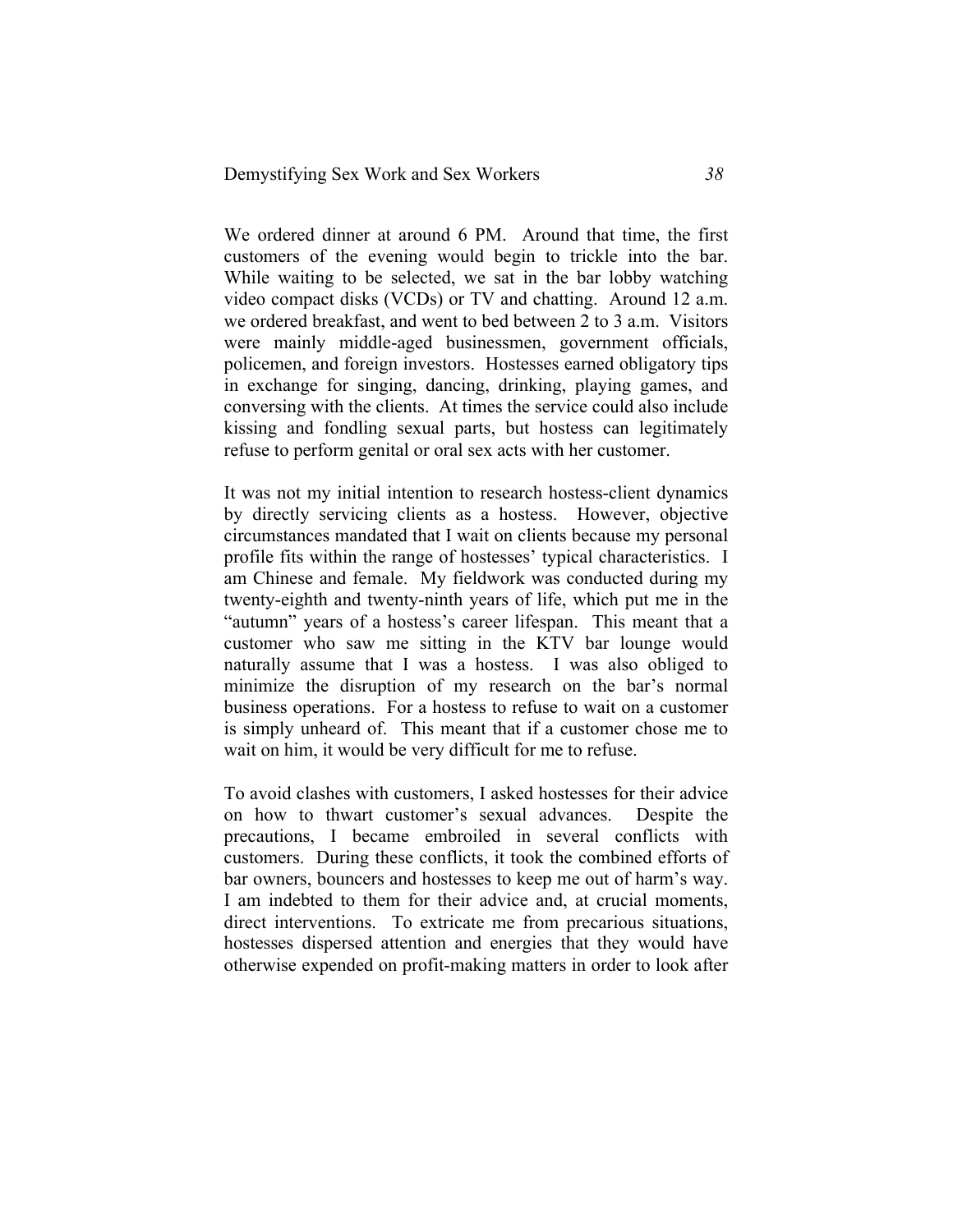my well-being. Without their sacrifices, my research in the bars would have been too dangerous to continue.

During the fieldwork, I conducted open-ended interviews with urbanites from all walks of life, including political officials, to elicit their perspectives on bar hostesses and information on labor options for rural migrants that are provided by the changing economy. I conducted informal and formal interviews and participated in observation inside and outside of ten different bars and in two hostesses' rural hometowns, embedding myself into the hostesses' working and leisure lives. I documented their consumption habits, the recreational places they frequented, the linguistic forms they emulated or avoided, and their clients' social networks that they attempted to enter. I also recorded the nuanced internal hierarchy among bar hostesses and the informal networks they entered to survive the urban life inside and outside the bar.

I also followed hostess informants during these years to flesh out their longitudinal development throughout their professional and life trajectories. To better situate and comprehend their constructed "urban" identities, I charted in further detail the hierarchical structure of karaoke bars in the city and the hostesses' varying life experiences according to the position of their workplace within this structure. I visited their rural home bases to learn about their rural backgrounds, their social relationships with family members and fellow village residents, perceptions of their transformed identities in the villagers' eyes, and the special role they played in their hometowns as brokers of urban "modernity."

### **Prostitution and the Post-Mao State**

Maoist China declared the eradication of prostitution in 1958, yet the increased leniency of the post-Mao state has opened the way for the reemergence of nightclubs and other leisure sites and erotic services since 1978. To avoid any residual negative connotations left over from the previous era, nightclubs in the current post-Mao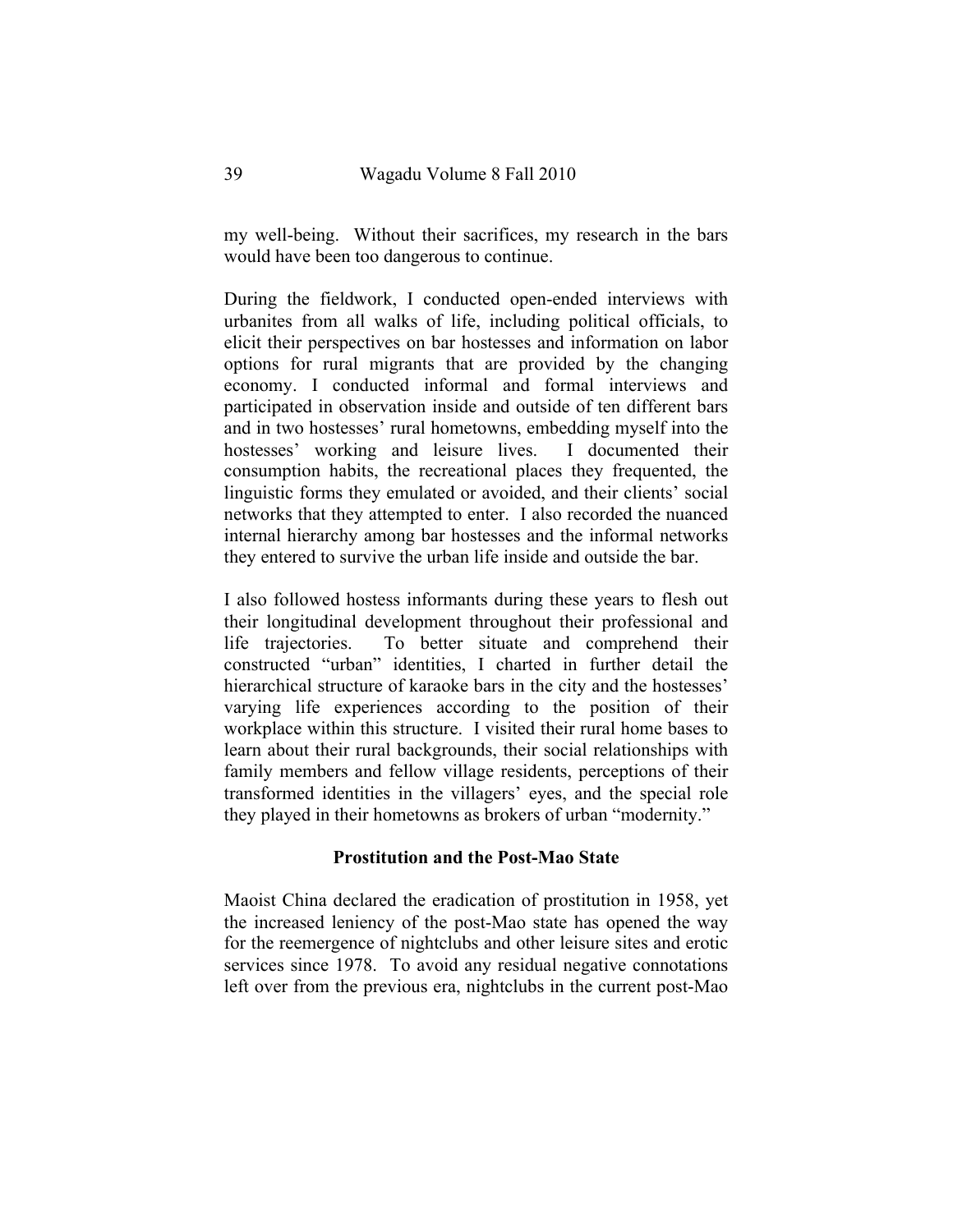period were referred to as karaoke bars, karaoke plazas, or *liange ting* (literally, "singing practice halls"). These new consumption sites were prominent in the more economically prosperous SEZs (Special Economic Zone) (Jian, 2001, p. 44). Clients could partake of the services offered by hostesses and at the same time engage in "social interactions" (*yingchou*) that helped cement "relationships" (*guanxi*) with their business partners or their patrons in the government (Wang, 1999). Hostesses played an indispensable role in the rituals of these male-centered worlds of business and politics.

Like the Maoist state, the post-Mao state enforced an abolitionist policy. The 1991 Two Decisions on Strictly Forbidding the Selling and Buying of Sex and on the Severe Punishment of Criminals Who Abduct and Traffic in or Kidnap Women and Children, the 1992 Law on Protecting the Rights and Interests of Women (Women's Law), the Criminal Law of 1997, and the 1999 Entertainment Regulations link prostitution with trafficking and define both as a violation of women's human rights (Jeffreys, 2004). The "erotic company" of hostesses, pornographic TV shows, erotic performances, and prostitution within karaoke bars are condemned as "cultural trash" that "destabilize state rule and the socialist system."

The state launches periodical nationwide anti-prostitution campaigns – "strike hard" to ensure "cultural purification" and "spiritual civilization."<sup>8</sup> The Public Security Bureau employed a complex system of raids to attack karaoke bars. The techniques of raids are self-described as "guerrilla warfare" (*da youji*) in reference to the heroic efforts of the Communist revolutionaries against the Japanese invaders and nationalists. Raids are divided into several types, including: "regular raids and shock raids, timed raids and random raids, systematic raids and block raids, daytime raids and night raids." Those units and individuals that perform well–measured in the number of arrested hostesses and amount of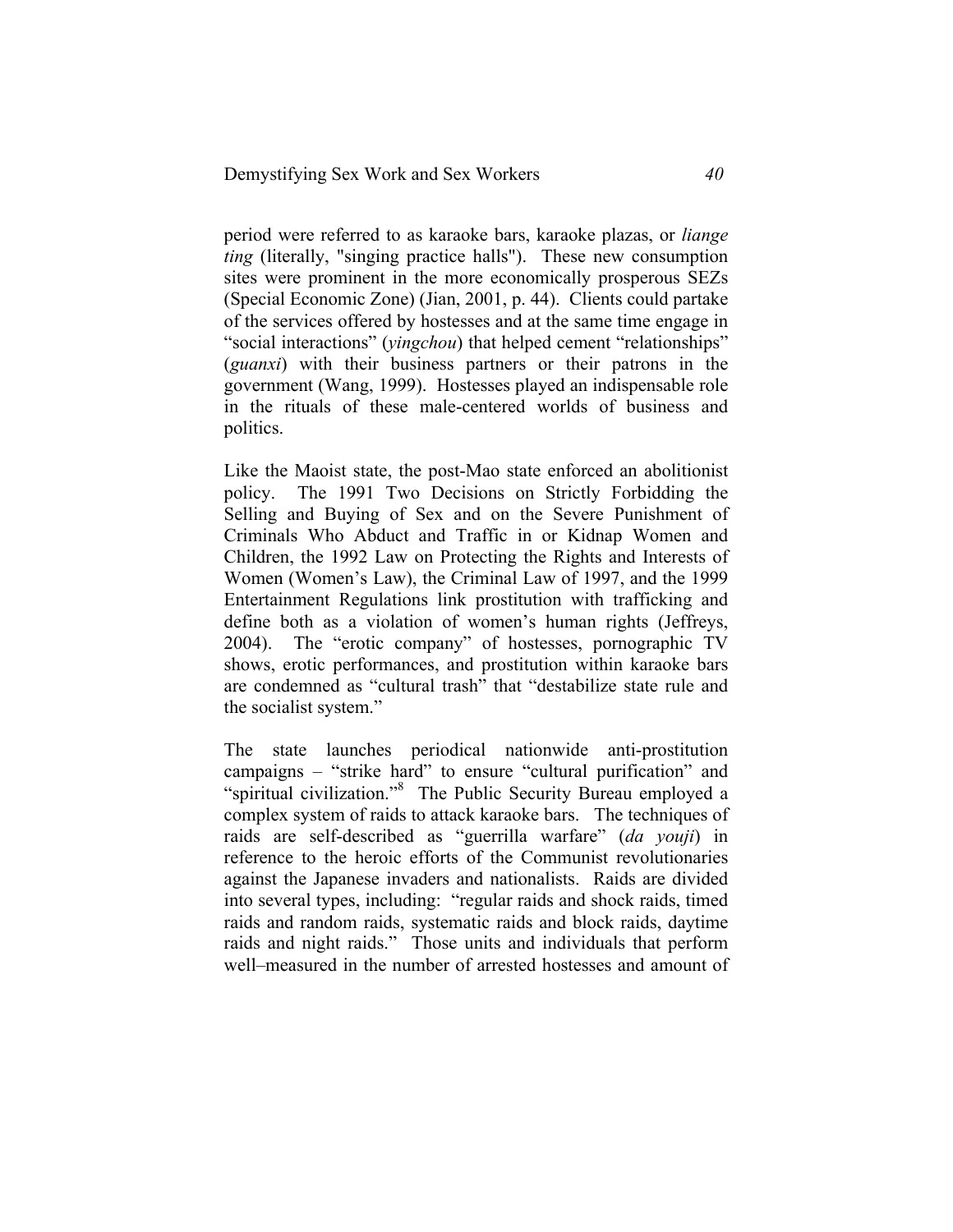fines levied–receive high honors and cash bonuses from their municipal government.

The state policy is distorted and derailed by the self-seeking behavior of local officials and police. If hostesses' sexual services are disclosed by the clients to the police, the hostesses would be subject to extreme humiliation, arrest, handsome fines, and incarceration. Indeed, in their everyday lives, the local police constitute their daily fear and terror. Because the police wield arbitrary power, the hostesses find it obligatory to obey their sexual demands without monetary compensation. Local officials' exploitation of hostesses is not just limited to sexual and economic benefits; some of them also maintain a group of 'spy hostesses' that report on bar conditions as well as act as these officials' personal harem. In exchange for these services, hostesses gain immunity from police sanctions.

The anti-prostitution campaign also allows the bar owners to impose more severe regulations and disciplines on the hostesses who otherwise would operate in a more laissez-faire manner. Because the state's anti-prostitution policy is manipulated and usurped by local officials and bar owners for their own ends leading to a violent working environment for the hostesses, hostesses do not disclose their real identity, which makes it more convenient for men to be violent towards them and even to murder them. It was reported that in the city of Shenyang, more than 100 hostesses were murdered in 1999 (Anonymous, 2002). In Dalian, hostesses' bodies were found murdered on the street, but the police could not identify who they were (Sun, 2003).

# **The Hierarchy of the Bar Industry**

Karaoke bars were the most expensive type of bar in Dalian, with prices far exceeding the level in other recreational spots, such as coffee bars, pottery bars, <sup>9</sup> soft-drink bars and music bars. Within the karaoke bar industry, bars were ranked vertically according to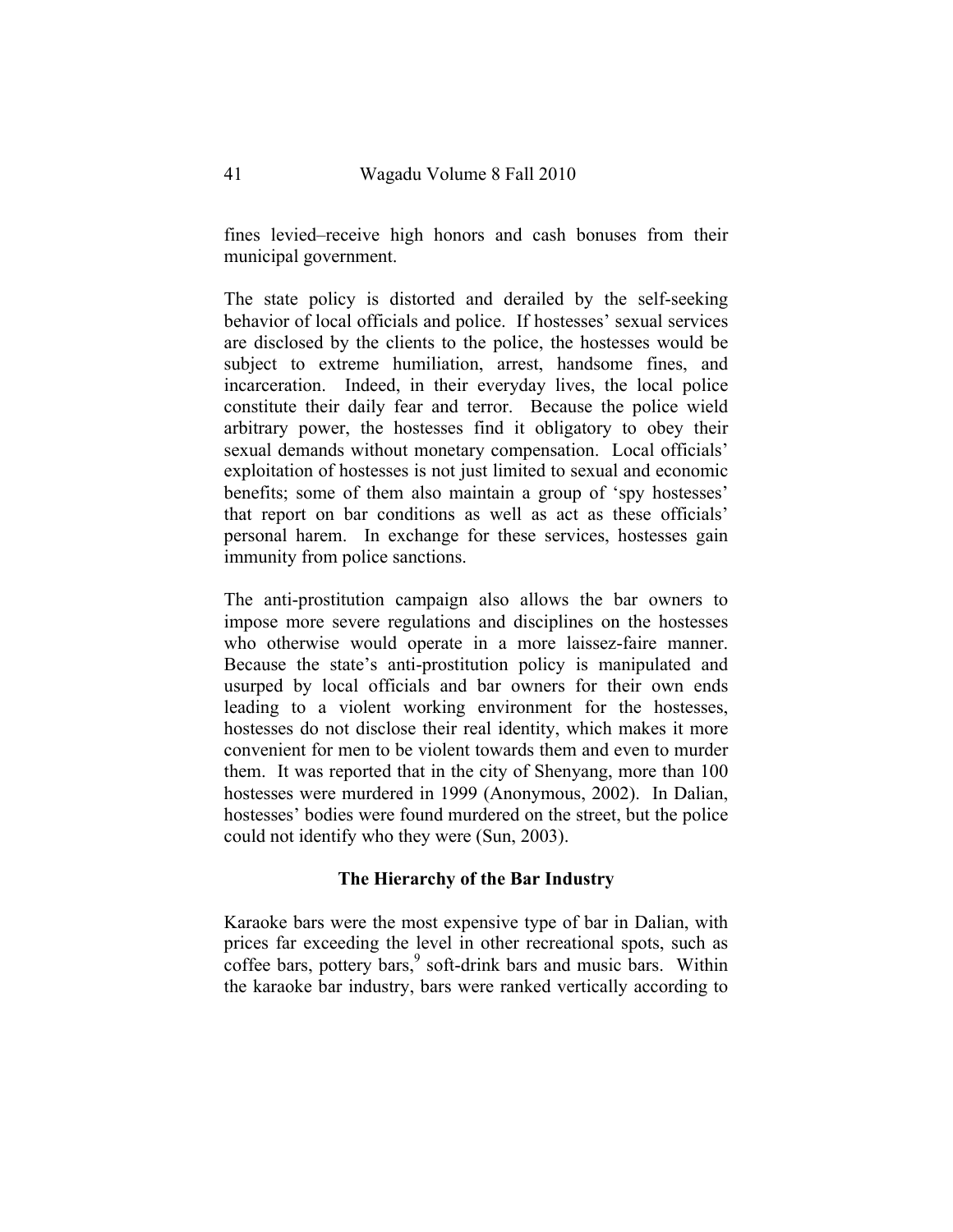city locale, exterior and interior furnishings and facilities, organization and management, the number, beauty, educational level and turnover of bar hostesses, its clientele, and its cost level. I conducted field research in ten karaoke bars. Most of my time and effort, however, was concentrated on three bars –*Colorful Century* (high-tier), *Prince* (middle-tier) and *Romantic Dream* (low-tier).

#### *An Upper-tier Karaoke Bar*

"Colorful Century" was housed in a four-story building just off Zhongshan square. Zhongshan square was the financial heart of Dalian where the most important banks were located. The city of Dalian was composed of six districts, three county-level cities, a county, and three special administrative zones. In the eyes of the Dalian urbanites, only four centrally located districts were considered the "city" of Dalian, and the rest were adjacent "countryside." These four districts were classified hierarchically according to their locations in the city -- from the center to the periphery as Zhongshan, Xigang, Shahekou, and Ganjingzi. Karaoke bars in Zhongshan district had the highest status.

The façade of "Colorful Century," was draped with strings of small and colorful blinking lights that fanned out like the trail on a Western wedding dress. The words, "Colorful Century," in large, electrified Chinese characters hung over the entrance. The doors themselves were fringed with fake plastic ivy and more flashing lights. Two security guards stood at either side of the entrance gate. Over a hundred and fifty seductively dressed women were gathered on the left side of the lobby. They sat on three rows of benches like the audience to an unseen performance. In fact, however, they themselves were the observed. A camera head from the ceiling fed in a live wire to monitors installed inside each private room. Customers could select their escorts from the comfort of couches while sitting in these suites. The stairs leading to the upper floor private rooms were lined with two teams of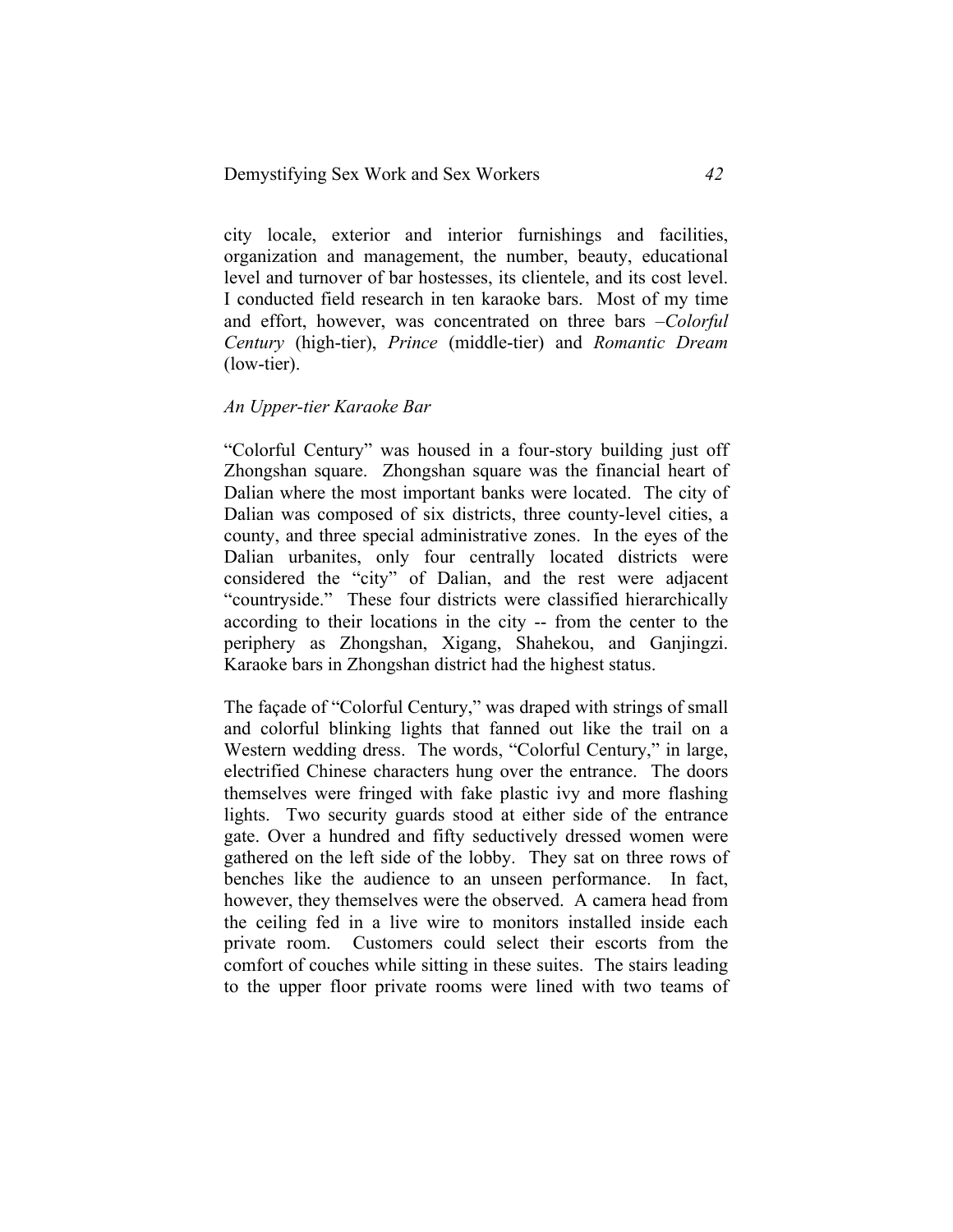waitresses, all of the same height and with the same hair-style, dressed in the same dark embroidered miniskirts, their breasts half exposed, and their hips scarcely covered. They simultaneously saluted customers, "Good evening!"

The hostesses in this upscale karaoke bar were taller with greater facial beauty and more shapely bodies than those in lower bars. They were also better educated; four of the hostesses from this group had graduated from high school. They ended up in their current karaoke bars in various ways. Some were introduced to a bar through their friends, previous coworkers or hometown friends. Many brought their sisters to work in the bars. Some simply called a taxi when they arrived in Dalian and had the driver take them to the "red light district." Few were bought by the bar owners from pimps.

The upper stories of this bar were divided into five sections of 10 karaoke rooms each. There was also a fitting room for hostesses that could serve as a hideout during police raids. The karaoke rooms provided privacy. Each room was equipped with foreignmade karaoke equipment, including a 29-inch TV set that continuously played excerpts from erotic western videos. Each karaoke room was furnished with an air-conditioner, rosewood furniture, beautiful window drapes, wallpaper, carpeting, magnificent dim ceiling lights, a big couch, and an end table. There was a space between the TV and the end table where clients could dance with hostesses. They could dance either to each other's singing or to the dance music chosen from a song booklet. The couch could be unfolded into a bed at the request of clients. Many karaoke rooms had adjunct secret bedrooms separated by a curtain camouflaged to look the same texture and color as the wallpaper. This was designed to prevent discovery in case of a police raid.

The karaoke bar was on constant alert for raids. Equipment was provided to ensure the safety of the bar and all its habitants. An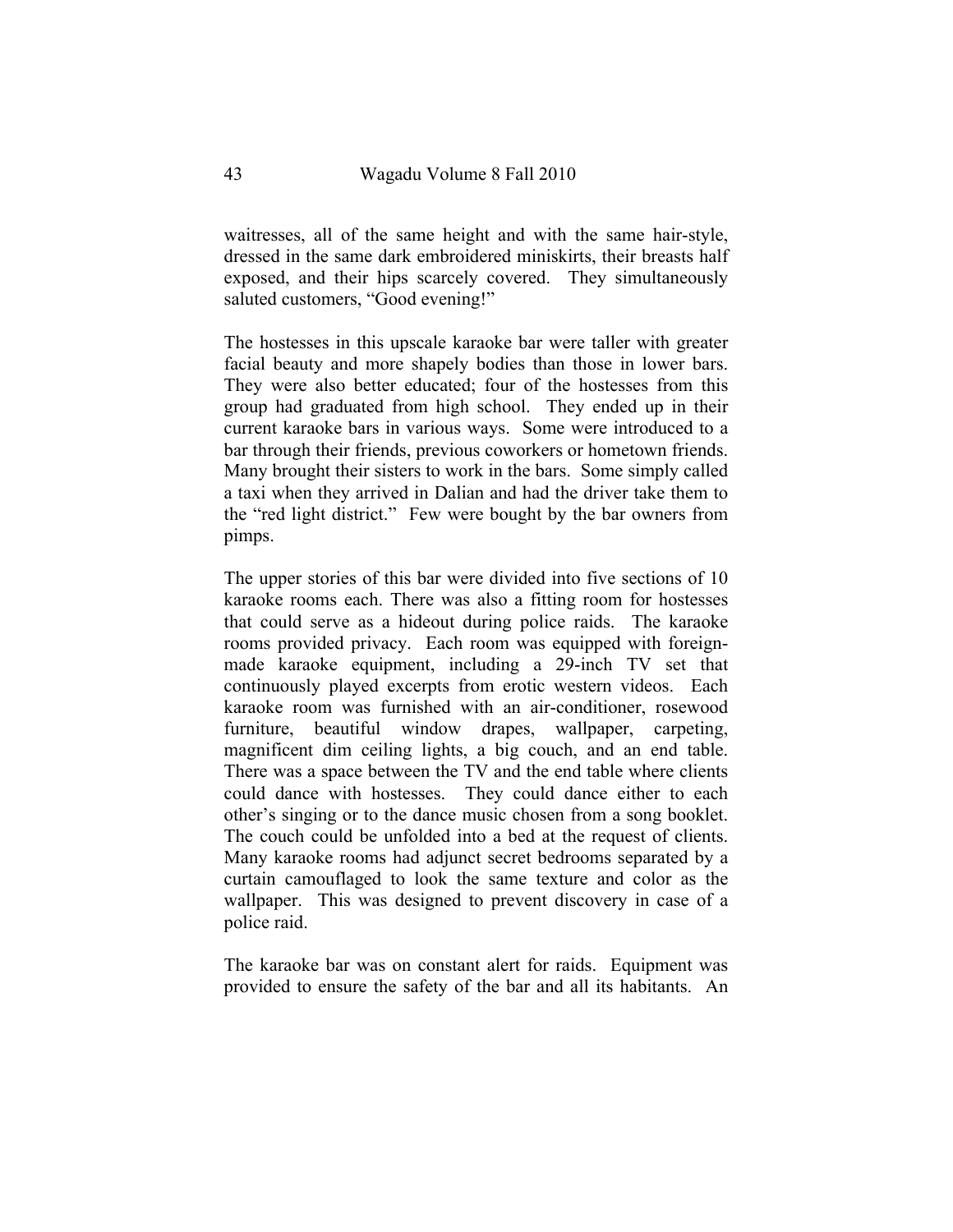alarm button was set up in each karaoke room so that if police made a surprise visit, the alarm could be activated to alert everyone in the karaoke rooms allowing them to hide and destroy any evidence of illegal activity (e.g., refold beds into the couch position). In addition, each staff member carried an interphone with a long antenna that could be used to communicate with others during raids and facilitate the coordination of emergency measures. Each time hostesses "sit on the stage" (*zuotai*), they received a minimum tip of 200 *yuan* (U.S. \$23) from the clients, twenty *yuan* (U.S. \$2. of which was paid to the bar as the "stage fee" (*taifei*). If hostesses went offstage, the minimum tip was 400 *yuan* (U.S. \$48) and hostesses had to pay fifty *yuan* (U.S. \$6) for the "off-the-stage fee." In each karaoke room, madams and waitresses each received a tip of 100 *yuan* (U.S. \$12) from the clients.

### *A Medium-Tier Bar*

Similar scale karaoke bars like "Colorful Century" but located in the other more peripheral districts were rated medium level. The medium category karaoke bar was less extravagantly decorated both on its exterior and interior. It was still quite upscale, with three one-story buildings respectively named "Prince Branch 1," "Prince Branch 2," and "Prince Branch 3." The three branches were built next to each other. Each branch had 80-100 hostesses and 23-30 karaoke rooms. Hostesses were housed in a big dormitory building behind the bar. A much smaller percentage of these women, only three, graduated from high school, the highest degree in their group.

The entrance doors were adorned with electric light bulbs, but less extravagantly than in "Colorful Century." As we entered the bar, the first thing we saw was the bar counter. The hallway had a wooden floor instead of a carpet that one saw in the high-tier bar. The hallway led to a long corridor, each side of which was lined with a series of karaoke rooms. Hostesses were sitting, standing, or wandering in the corridor. Usually they gathered in two karaoke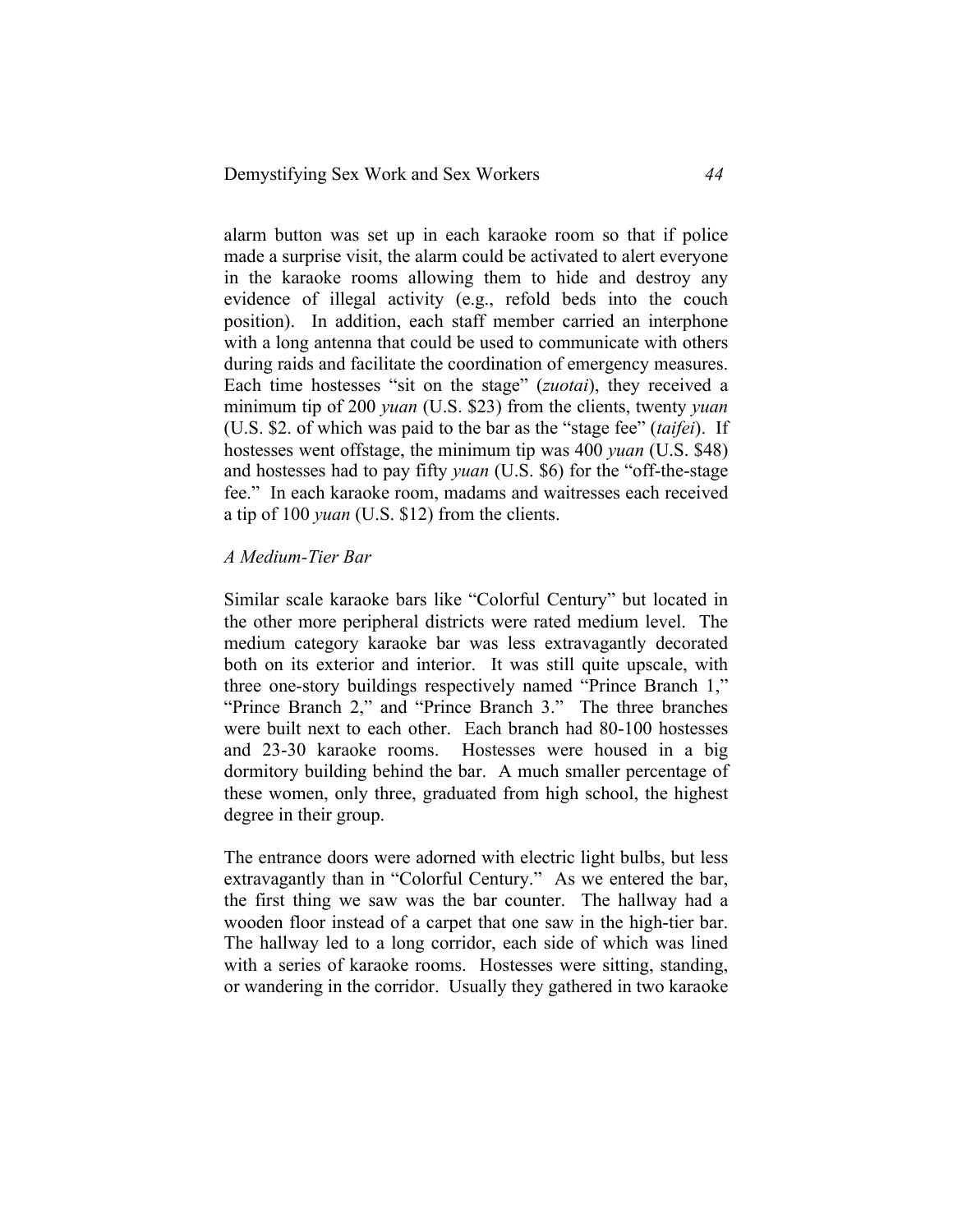rooms watching TV, until newly arrived clients were ushered in and they were evicted. The interior of the karaoke rooms was decorated in a fashion that was similar to those in "Colorful Century," except that there were no foldable couches or adjoining bedrooms. Couches in this bar can sit five to six people and cannot be folded into beds. The karaoke equipment was manufactured in China. There was no minimum charge and the spending level was fifty percent lower than the high-tier bar but fifty percent higher than the low-tier bar. The karaoke room rental fee was also fifty percent lower than in the high-tier bar.

Hostesses working here had to meet four requirements: First, they must have worked as hostesses before – experience was very important. Second, they must be able to consume a great deal of alcohol. Third, they must dress well. Fourth, they had to be sexually open-minded. Hostesses were expected to lead customers in their consumption of beer, hard liquor, and snacks to boost bar revenues. However, there was no fixed minimum charge, which alleviated some of the pressure that forced hostesses in the hightier bar to daily gorge themselves on liquor and food. The abuse of hostesses was relatively less serious than in the high and low tier bars. On average, hostesses' "on-stage tips" fell into the range of 100-400 *yuan*, (U.S. \$12-48) according to the quality of service and their clients' generosity. Their minimum offstage tip was 300 *yuan* (U.S. \$36).

### *A Low-Tier Bar*

The low-tier karaoke bar "Romantic Dream" was located in an enclave of twenty six karaoke bars in a seedy neighborhood huddled under a suspended railroad in Shahekou district. It was known as the "red light district" and was notorious for its polluted conditions, low-quality clients, and aggressive hardcore thugs and criminals. When you entered "Romantic Dream," the open door pulsated with electric light bulbs. One or two hostesses in sexy clothes and heavy make-up sat at the entrance doors, smoking.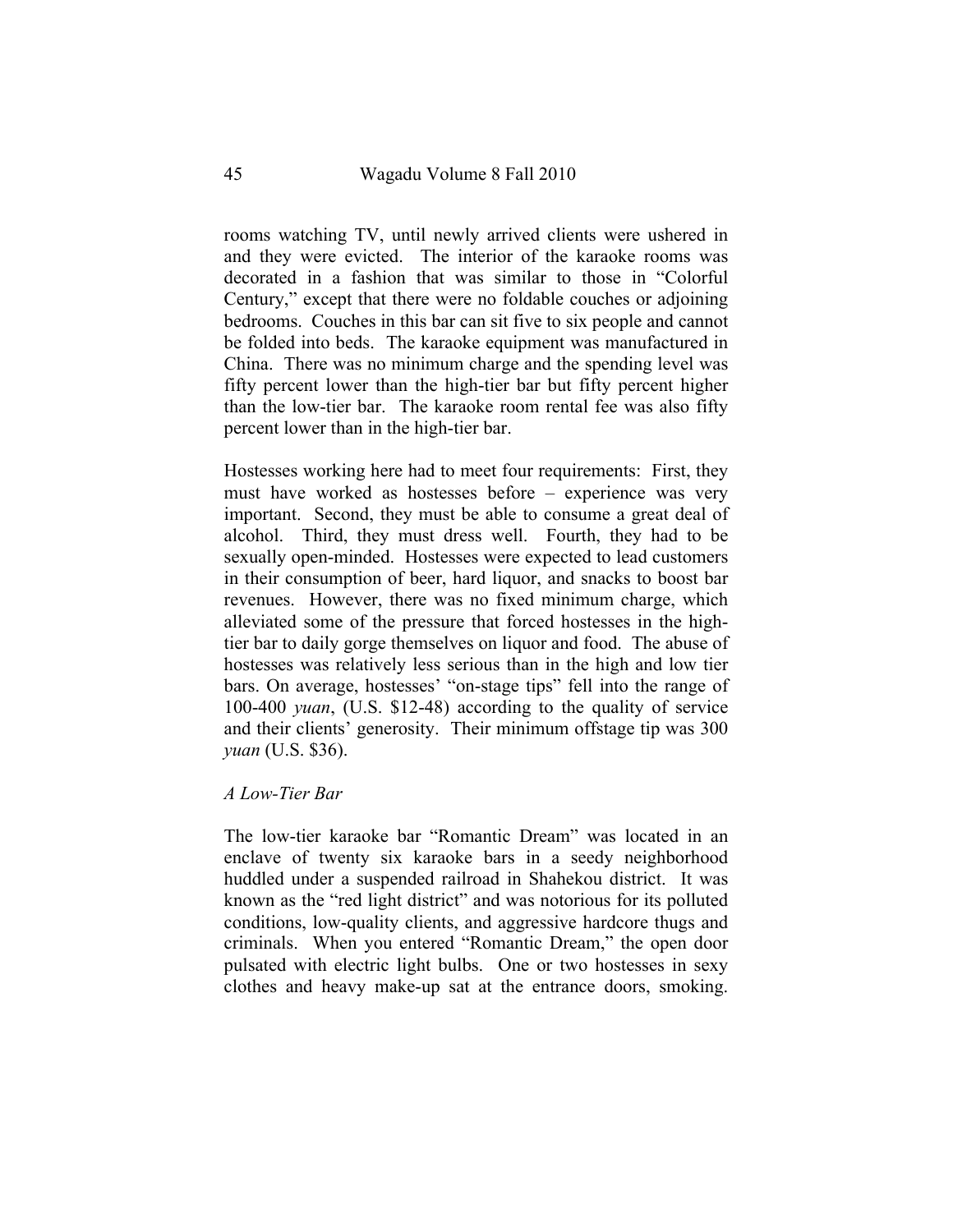The open doors gave every passer-by a very clear view of the hostesses who were sitting inside. In "Romantic Dream," prices were negotiable, including hostesses' tips. There was no karaoke room rental fee. There were twenty-seven hostesses in the bar. Only one hostess had graduated from high school, the highest degree in their group.

The "Romantic Dream" had two floors. Upon entering the bar, one immediately encountered the hostesses in the hallway, sitting on the couch in front of the bar counter or on the chairs around the hallway, watching TV or making themselves up. The hallway floor was tiled, and the couches were very dark from grime. There were two corridors of karaoke suites on each side of the bar counter. There were twenty karaoke rooms on the first floor. Three karaoke rooms on the second floor consisted of a waiters' dorm, hostesses' dorm, and a private room for sexual encounters (*paofang*). The private room was specifically prepared for clients to sleep with hostesses. The lights in these karaoke rooms were as dim as those in the upper- and medium-tier bars. The interior was decorated similarly except that it was filthy. Beer, tea, water, food crumbs, and leftover food were spilled all over the floor. The walls were plastered with discarded dark chewing gum, and the couches were filthy and oozed a strange and unpleasant odor. The bathroom was also very dirty. "Romantic Dream" provided not only a room for private sexual encounters, but also a strip dance show by the hostesses in the karaoke rooms. The bar staff and hostesses tried not to spread the word too widely, lest these two items, which were illegal, attract police raids.

#### **Violence and Exploitation in the Sex Industry**

In all these three karaoke bars, clients, madams, bar owners, the entertainment managers, and security guards inflicted violence upon hostesses**.** In the high-tier bar, security guards' main job was to keep the hostesses from leaving before 12 a.m. and maintain bar security. Many times a team of the security guards rushed upstairs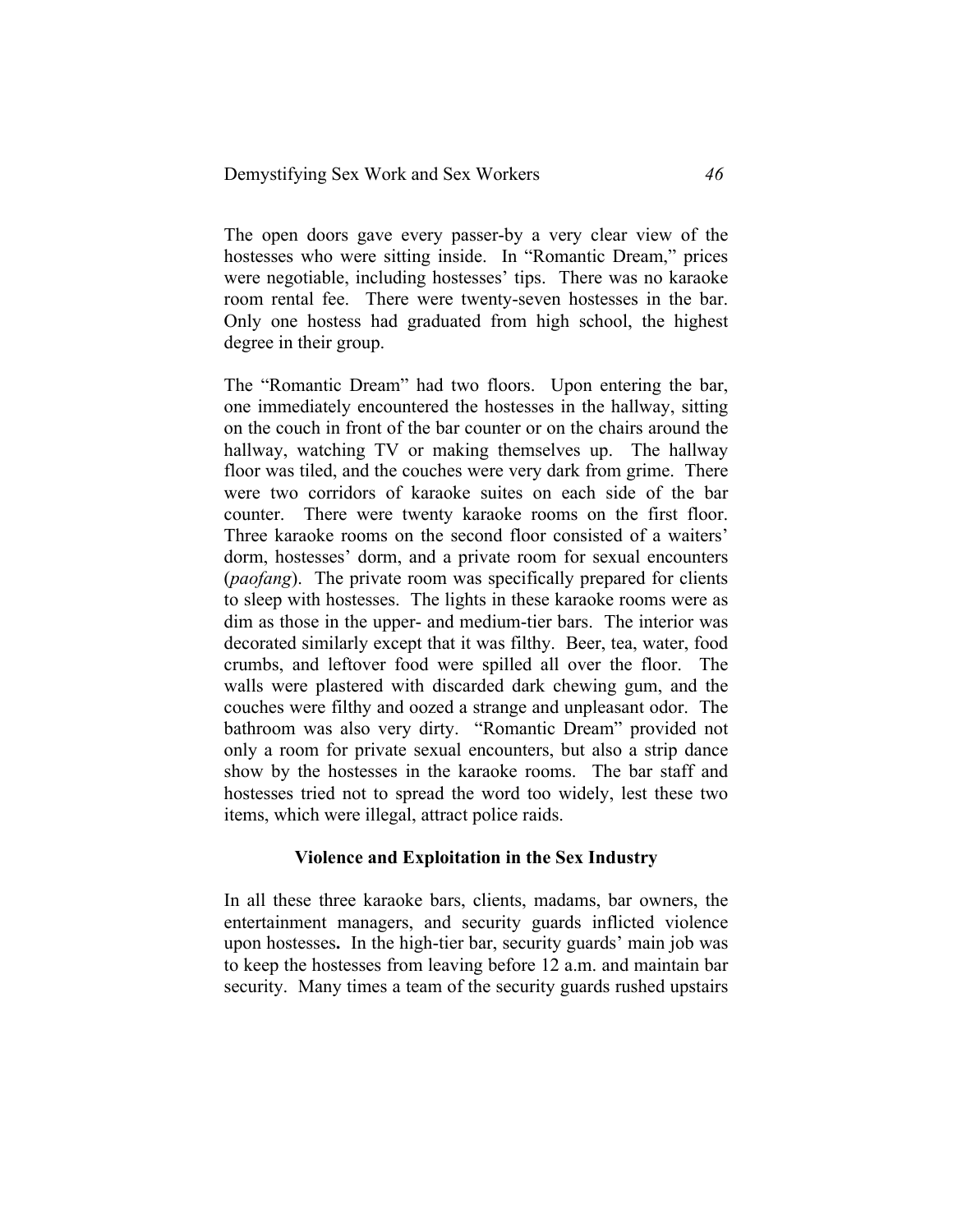like soldiers to quell fights in the karaoke rooms. The suppression of disturbances itself always involved violence and blood. Unarmed or armed (with beer bottles, knives, and glass) fights between drunken clients and between clients and hostesses were daily routines in the bar.

Hostesses often came downstairs, crying from their injuries: their legs, arms, and breasts black and blue from the hard pinches of some clients. Some hostesses chose to endure whatever abuse they were subjected to, but some opted to quit and, consequently, received no tips for the time they endured. Those who clenched their teeth to see it through with smiles held back their tears and complaints for later when they sent off the clients and returned to the community of hostess. Once a hostess came into the fitting room to change from her dress into slacks because her client had been pinching her legs, and while she was changing her clothes, the madam came in, furious. The madam slapped her face very hard, and hit her head with her big interphone, yelling at her, "Don't you know that your client is looking for you? Why are you hiding here? I have looked for you everywhere! I am now ordering you back to your client right away!" The poor girl tried to dodge the madam's blows, as her face reddened from the madam's slaps. In an anguished voice, she agreed, "Sure, sure, I will go back right away." Fleeing the madam's blows and harsh words, she quickly slipped out of the room.

Hostesses not only obeyed the bar staff but also were responsible for ordering enough beer and snacks to meet the minimal expenditure of 400 *yuan* (U.S. \$48). Some bars required that – in addition to other fees – customers consumed snacks and beverages of a certain monetary level. Known as the minimum charge, these requirements created an onerous burden for hostesses. Hostesses were held responsible for ensuring that customers' expenditures reach the mandated level. To stimulate customers' consumption, hostesses themselves had to continuously consume, especially alcohol.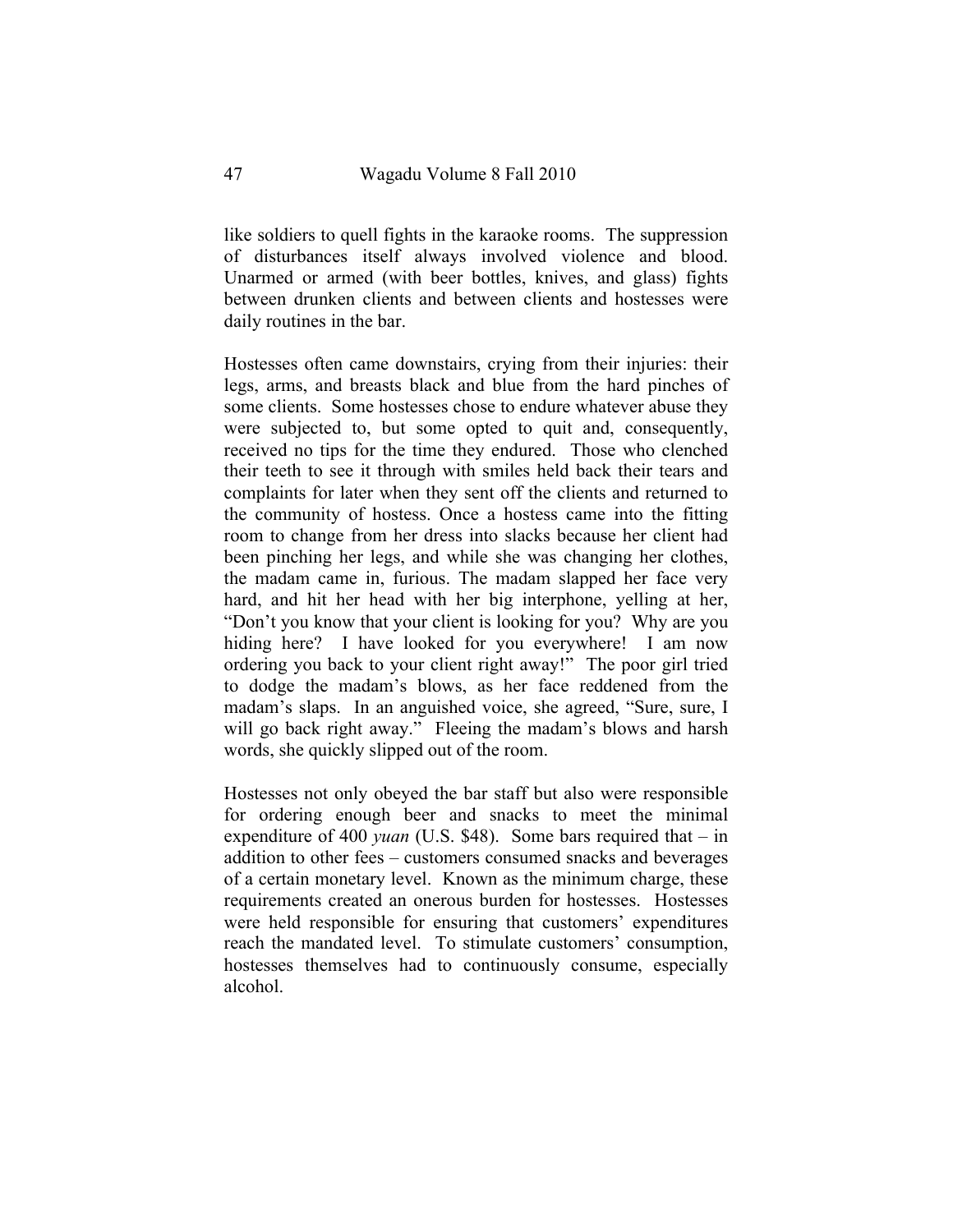This problem was especially pronounced in "Colorful Century" where the minimum charge was set very high at 400 *yuan* (U.S. \$48). Here the bathroom was always filled with hostesses vomiting into the toilet, and then returning to their clients to continue drinking. Because of this daily alcohol overdose, most hostesses not only put on weight (which led to other selfdestructive, weight-loss practices) but also developed stomach problems, which, in severe cases, resulted in hospitalization.

Not only the bar owner urged hostesses to attract returning clients, but also the three madams managed and disciplined the hostesses. In the high-tier bar, when the three 35-39-year-old madams -- "heads of the group" (*lingban*) -- called on a team of hostesses and led them into clients' karaoke rooms for selection, the hostesses told me that the whole process depended on whether the madam presented you to the clients or not. Clients often looked for a hostess with a beautiful body and face, big breasts, and who was able to drink, sing English songs, sing/dance the best, etc. After inquiring about their preferences, the madams either strongly recommended several hostesses who "fit their tastes the best" or directly pushed some hostesses to those clients' side. So it was very important for a hostess to bribe one of the madams. Once I saw a hostess secretly handing 400 *yuan* (U.S. \$48) to a madam at the entrance gate. The latter accepted it after feigning refusal several times. If the hostess did not bribe the madam, she would not call on her, nor recommend or promote her to the clients. Eventually the hostess would be left with minimal chances to be chosen.

This bribery produced three factions. Each faction was led by one madam, who would call only the hostesses in her faction to the clients' karaoke rooms. New hostesses had to decide which madam seemed nice before bribing her to be accepted into her faction. Similarly, in the medium-tier bar, the male "madam" often showed preference for some hostesses, whom he called more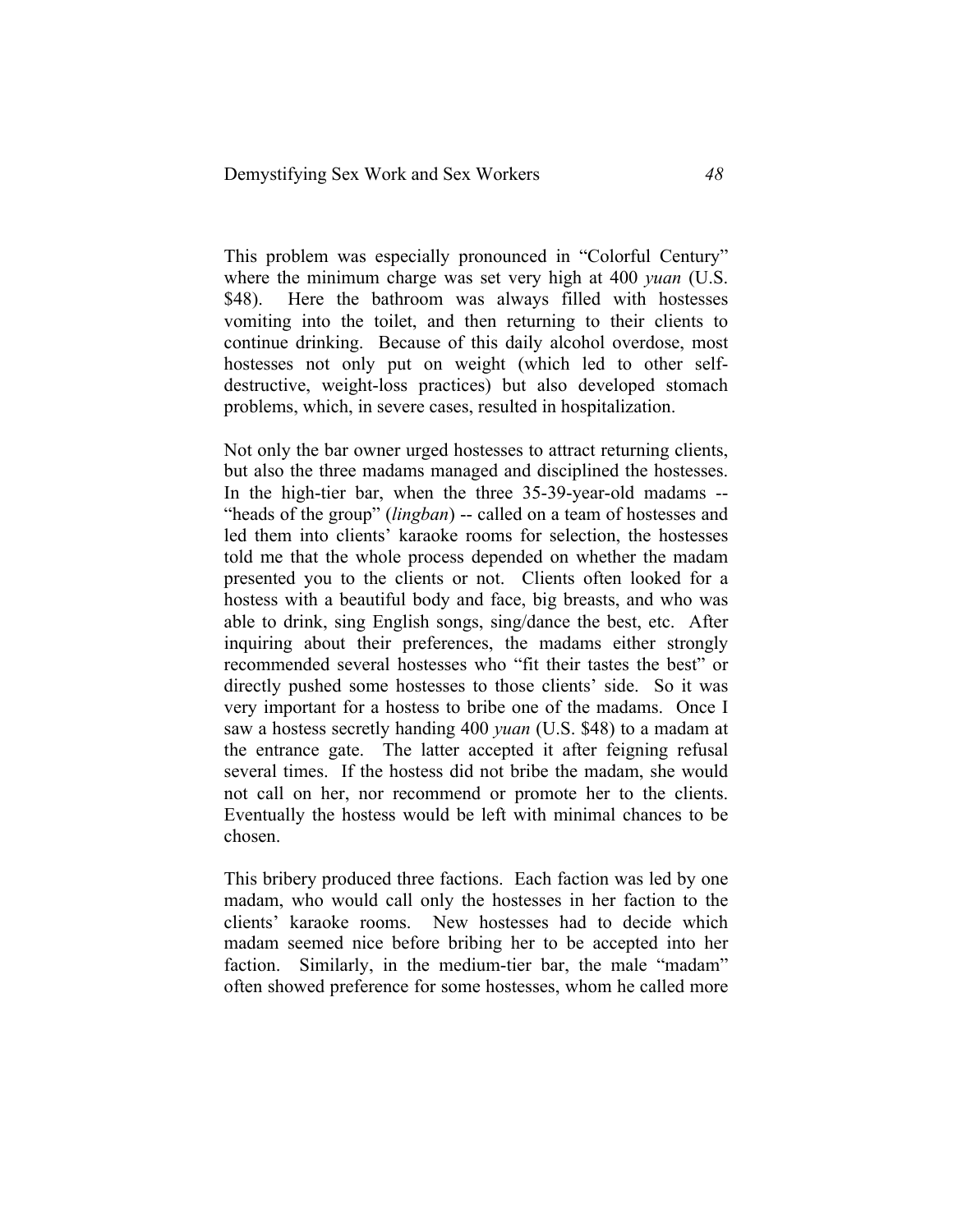often and recommended more vigorously to customers. However, the favoritism and factionalism found in the high-tier bar was much less severe. While thugs and criminals could be seen in the upper class karaoke bars, their numbers and the level of violence was much greater in lower class bars. Gangsters were involved in attacks upon hostesses, plundering and theft of the bar, the sale of drugs and even murder. This red light district street was first built in 1996. For the first three years of its existence, dead bodies were found lying in the street almost every morning. The police could do nothing about it. During my fieldwork there, I witnessed many bloody fights and saw gangsters roaming the area.

The gangsters of Dalian were tough street fighters who were members of numerous criminal organizations (*tuan huo*). Government officials told me that there were close connections between gangsters and the local government that fueled crimes and violence in the city. Gangsters were scattered throughout the sex industry in the city working as owners and bouncers of karaoke bars, disco bars, sauna bars, etc.<sup>10</sup> They also were involved in the abduction of women from other provinces (Wang, 2003, p. 2), and sold ketamine powder, ecstasy and other kinds of soft and hard drugs in the entertainment places. During the period of the World Soccer Cup, they organized illegal underground gambling activities. These activities were less bothered than protected by the police. However, at times the conflicts between different cliques escalated into violence. A recent violent incident occurred between two cliques in a hotel in Sanba square in Dalian in October of 2004. One was stabbed to death, one was shot to death, and a number of people were seriously injured. When the police arrived, gangsters resisted arrest and attacked the police with knives. In self-defense, the police shot one person to death. After the event, the remaining gangsters escaped. It was these gangsters that hostesses were dealing with on a daily basis.

Each bar on this street had to hire a thug as the barkeeper. This barkeeper had to be good at fighting, otherwise the bar would be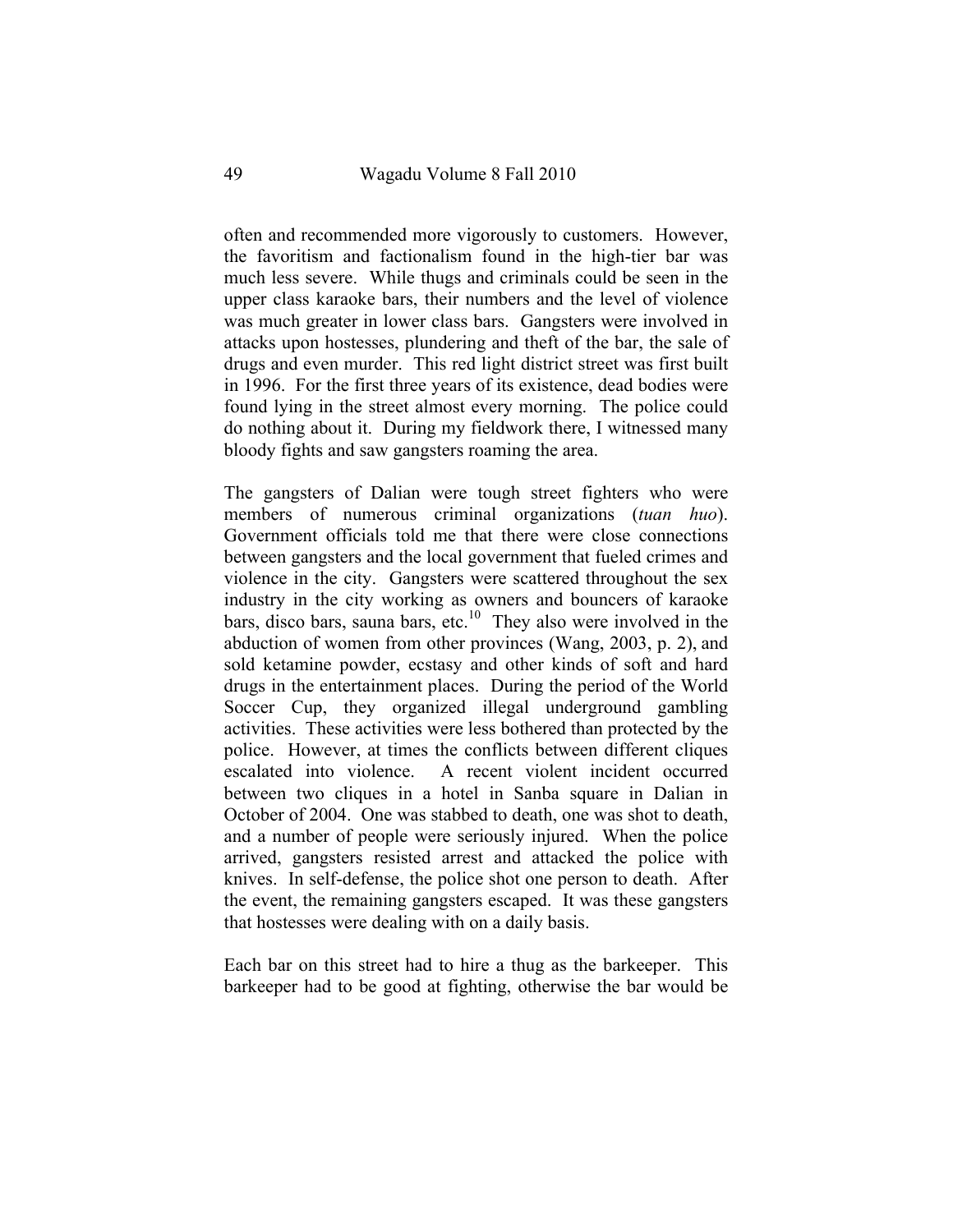forced to close down due to the harassment of roaming gangsters and thugs on the street. During my research in the bar, I witnessed numerous bloody fights between the bar keeper Bing, bar waiters and gangsters, clients, and passers-by. I saw Bing and bar waiters throw heavy stones and chairs at clients and some passer-bys' heads until blood streamed down their heads onto their faces. The bar owner told me that Bing, after having killed and severely injured many men in previous fights, was once sentenced to death. The bar owner spent a great deal of money to finally get Bing out of prison before hiring him as the bar guard. The mere presence of Bing in the bar kept many gangsters and thugs away. According to the owner, if Bing were not in the bar, it would definitely be a mess: all of the hostesses would flee in fear, and everything would be plundered away by gangsters. She entrusted me to Bing and the bar managers to take care of my safety.

Gangsters and other bar owners often came to visit. When they saw pretty hostesses, they dragged them upstairs and raped them. When they saw less pretty hostesses, they slapped them and beat them up. Hostesses were extremely scared of some of the toughest gangsters and thugs. They would run as fast as they could to escape them. Once I fled along with the other hostesses. We climbed up the back wall to the railroad behind the bar, losing our shoes and cutting our feet in the process. It was a very unpleasant experience. Most of the bar hostesses have been raped one or more times by the gangsters. Twice the gangsters came in and started to pull me into a karaoke room. Luckily they were stopped by Bing and the bar managers, who said, "She is not a hostess here. She is my friend." That saved me from imminent danger, but the lingering fear remained.

Bing always beat up the hostesses who did not obey him. At times, when other bar owners came to borrow hostesses, he ordered some hostesses to go. Once when a hostess did not want to go, he shut her in a room and beat her up. Other times, when some hostesses slipped away to other bars to sit onstage, they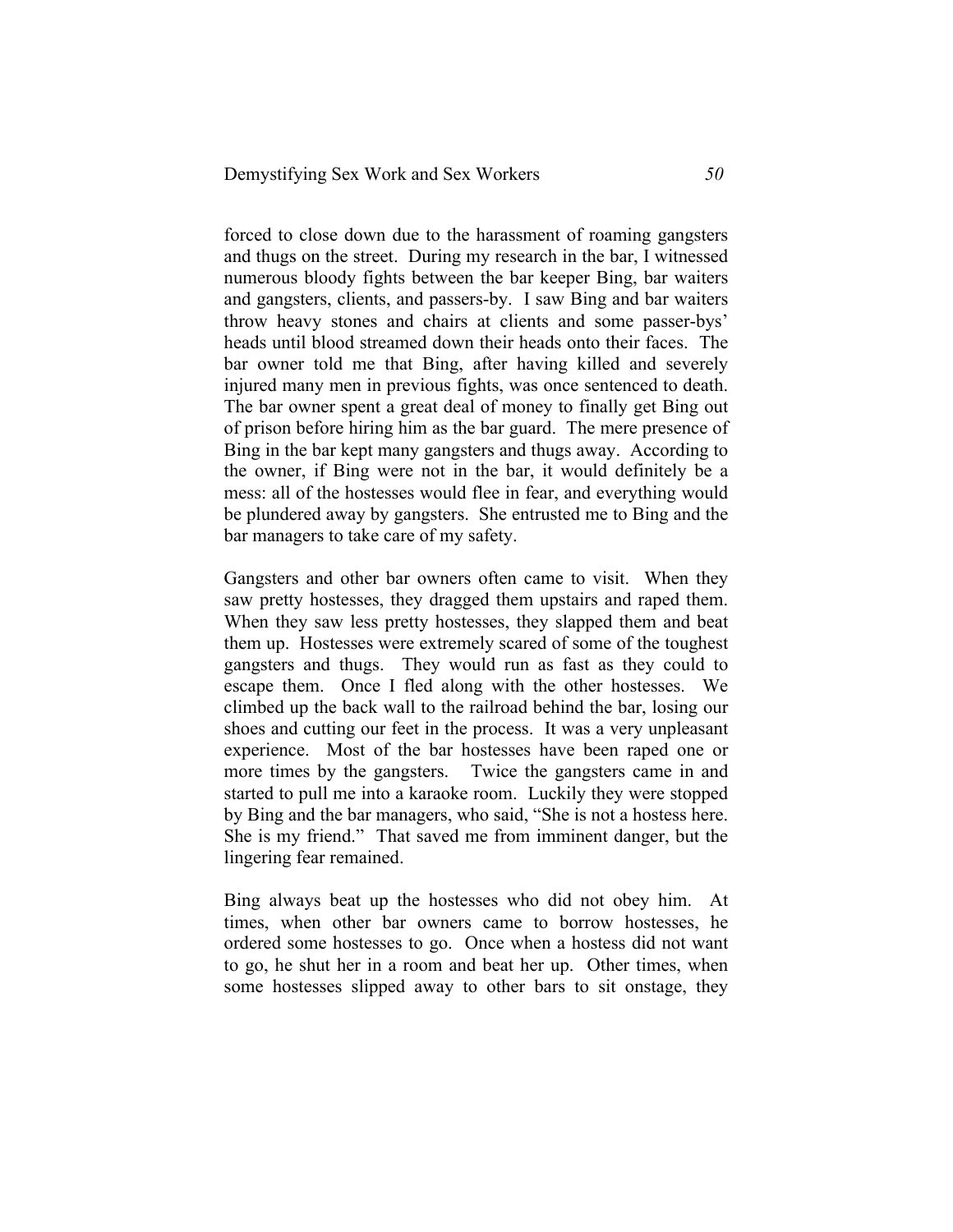always received a good beating when they returned. Bing yelled at the hostesses, "If anyone does not listen to me, I will beat you to death!"

Hostesses in "Romantic Dream" were often discontent with the slack business and their low status. They were encouraged to go elsewhere by clients and hostess friends. However, the bar bouncer Bing warned everybody that he knew everyone in the karaoke bar circle throughout the city. He said, if anyone dared to leave for other bars, he would have them beaten to death. Hostesses who did manage to switch bars had ties with one or more gangsters as their protectors. Otherwise, no one dared to leave. Almost all of the hostesses, to protect themselves, were connected with one or two gangsters on the street to gain protection. They frequently joked, "We hostesses are relatives of the underworld."

### **Hostesses' Resistance: Informal Networks**

Facing such violent and exploiting environment, do hostesses rise up and form collective protests? Research on sex workers in areas such as Madras in India and Brazil explains why in these areas, formal and informal organizations are not possible (Roche, Neaigus & Miller, 2005; Asthana & Oostvogels, 1996; De Meis, 2000). In Madras, for example, Asthana et al. attribute the lack of sex workers' formal or informal organization to their highly diverse backgrounds, high dependence upon the brothel establishments, and high mobility. In their research on sex workers in New York City, Roche et al. observe that the presumed temporary nature of sex work, isolation, and denial of their identity as sex workers preclude developing an informal support network. Likewise, in Brazil, De Meis points out that the sex workers' inward disdain and denial of their profession forms the crucial impediment to their potential organization.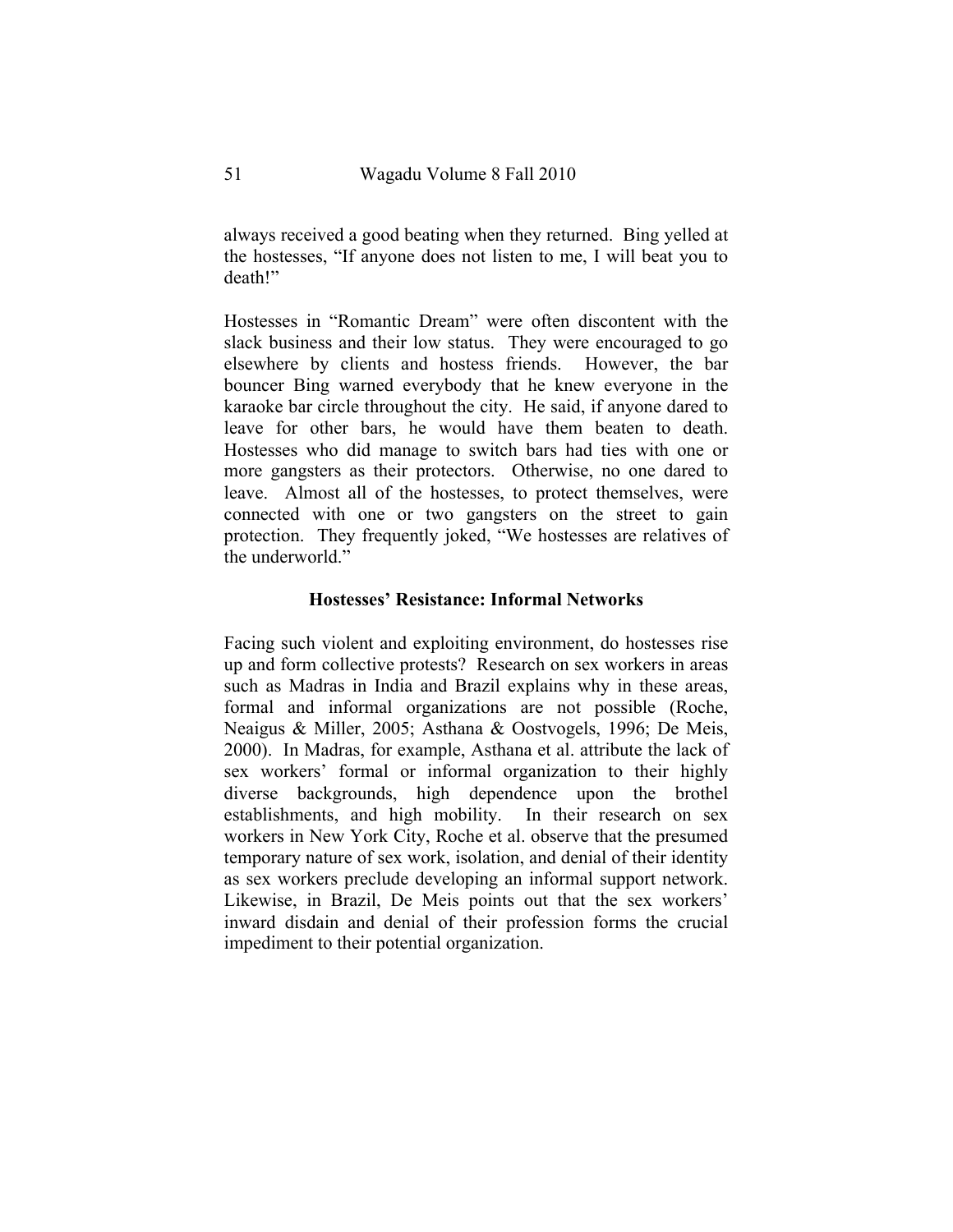Chinese sociologist Pan Suiming, in his work on hostesses in hair salons, argues that in China, informal networks are nonexistent. Pan Suiming relates that hostesses characterize each other as "sly" because they lie to each other and do not help each other (Pan, 2000, p. 186). Pan observes that it is not only because of the fierce competition, but also because hostesses are always mobile – they "meet by chance" (*pingshuixiangfeng*) and they "constantly come and go" (*jusanwuchang*). This nomadic lifestyle robs them of any sense of responsibility or duty towards each other. Hence they "do not have the leisure to help others" (Pan, 2000, p. 186).

Although hostesses in my study show similar reactions to their circles as they are harsh critics of themselves, they do form smallscale unions against their oppressors, although this kind of union is often unstable and fleeting. I argue that it is the centrality of native-place, blood relationship, and mutual benefits that differentiate them from the sex workers in the other areas. At the same time, different from the previous research on migrant workers that document the crucial role native-place networks play in organizing protests and strikes (Hershatter, 1986; Honig, 1986; Lee, 1988; Ngai, 2005; Rowe, 1984, Strand, 1989; Zhang, 2001) my research on hostesses showed that although informal alliances were bound by localist ties, these ties were always trumped by the possibility of gaining competitive advantage. Below I will tease out the complexity of hostesses' active formation of small allies that are significant support networks for their working lives.

### **Mobilizations?**

In the karaoke bar "Romantic Dream," waiter Li served as the "madam." His girlfriend was May, one of the bar hostesses. There were times when Li led only May and her close friend into the karaoke room while leaving the other hostesses outside. This was unfair to the other hostesses, especially when many hostesses had not earned any money for several days because of the lack of customers. Business in "Romantic Dream" was the least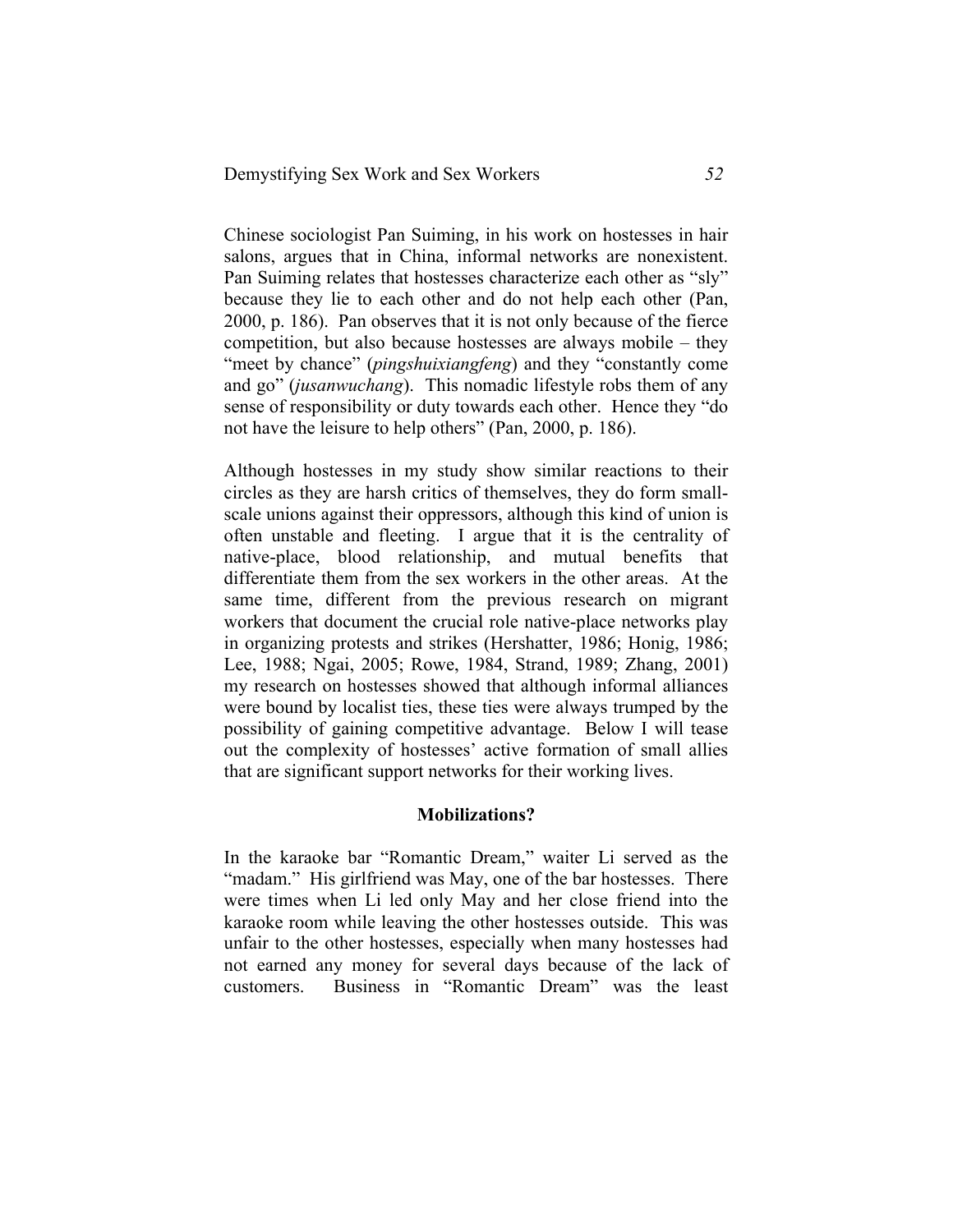prosperous compared to the other two bars. Once, waiter Li again led only May and her friend into the clients' karaoke room. Quite upset with it, the other hostesses were sitting together in the hallway, drinking hard liquor and complaining in low voices. Nobody dared to speak up. All of the staff members, as always, were eating together on the other side of the hallway. I wanted to comfort the hostesses, however, since many of them had not had any clients for several days, I realized how useless my comforting words would be.

Hostess Hui had served clients that night. She appeared very indignant about the injustice done to the other hostesses. She downed several glasses of beer. Given courage by the alcohol, she walked towards the staff circle and pleaded with waiter Li on behalf of the other hostesses. "Didn't you know that some hostesses had not had any clients for several days? Why did you just push your wife and her friend into the room without informing the rest of the hostesses, especially when your wife had already had clients tonight! Why didn't you lead the other hostesses into the room to be chosen?" As she spoke, her voice trembled with fear and tears rolled down her face. The bar managers and the barkeeper tried to calm her down, but waiter Li jumped up and began punching her in the face and head, kicking her severely in her chest and belly, yelling at her, "Didn't you already have clients? Why are you minding the other hostesses' business? During this tirade, none of the others complained. So why are you complaining about me having my wife sit in the karaoke room?"

In the face of such violence, Hui collapsed into a chair from the impact of the kicks and blows. She did not dodge at all, but screamed, "Ok, you beat me! You beat me! Beat me hard! Beat me hard! Beat me good! What I said was true!" The other hostesses tearfully threw themselves in front of Hui to protect her from the kicks and blows, crying, huddled around her, deflecting the blows and kicks onto their own bodies, while pleading to Li, "Stop! Don't beat her any more. Don't beat her anymore! Please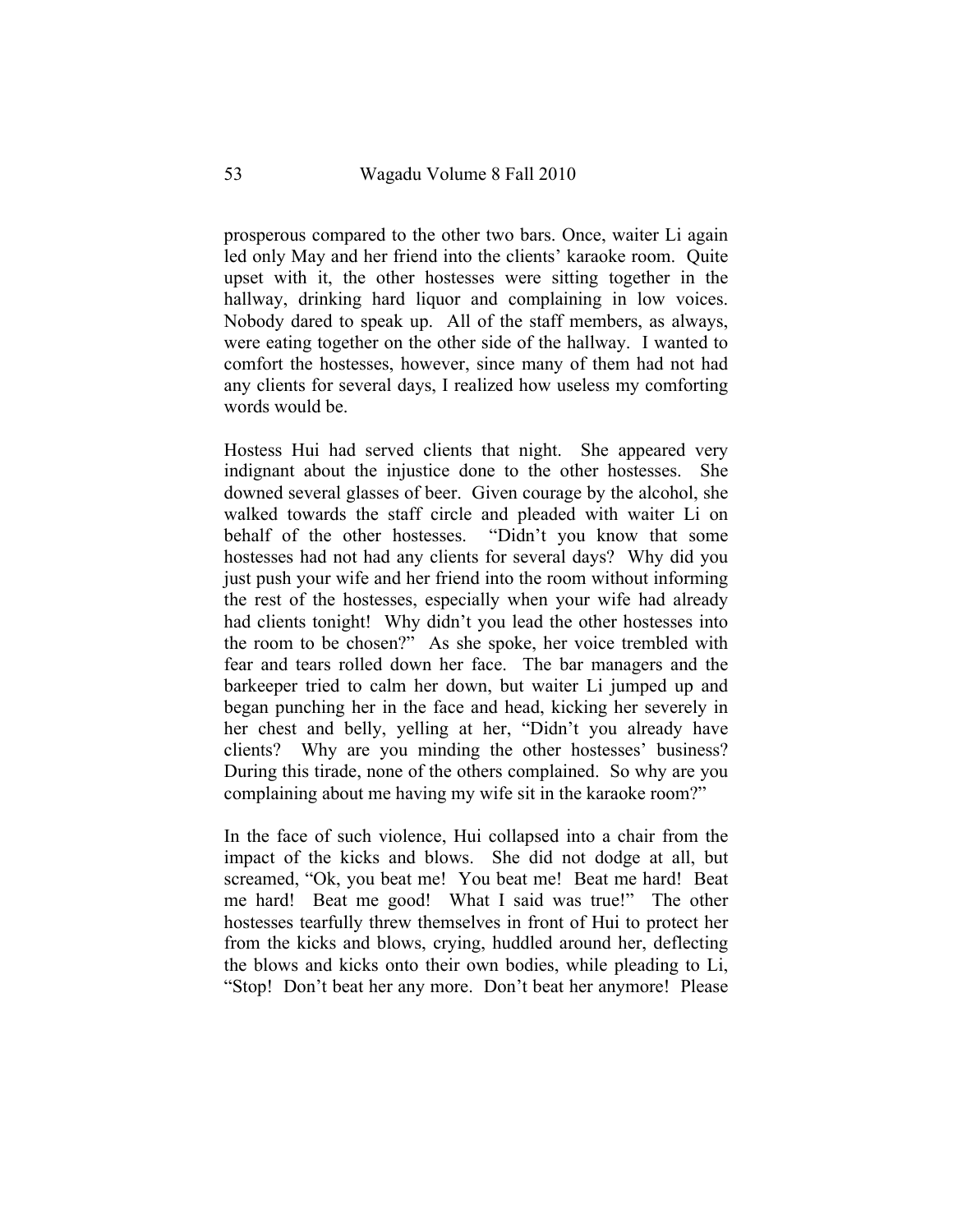don't beat her anymore!!" Seeing this scene moved me to tears. I wished I could have done more than just help Hui to her bed and take care of her afterwards.

In this situation, the madam's injustice was challenged by hostess Hui. While Hui was physically beaten, many other hostesses threw themselves to her, forming a shield from the onslaught of kicks and blows. However, in this case, Hui was the only one who stood out to confront the "madam" for his injustice. The others did not join her to protest against the mistreatment by the "madam." Rather, what the others did was more a collective *plea* than a collective *struggle*: they were crying and appealing for mercy from the "madam." Such a collective plea failed to change the operation of the karaoke bar industry and only subjected themselves to a more formidable future - as Bing threatened other hostesses after the event, "Had it not been Hui but any other one of you who spoke up [Hui was the "bar mainstay", the *tai zhu zi*), I would have broken your legs and driven you away."

Although Bing had raped almost every hostess in the bar, no hostess dared to utter a word about it. As hostesses Dee once said to me,

> They beat us up any time they want! You think this (profession) is so easy to do? Who are we? Hostesses! The bar boss and managers belong to the upper class, and we belong to the low class. I know that. Bing can rape us any time he wants, and you cannot utter a word! Sometimes I fought with Bing, but the other hostesses just tolerated it. I think if we could unite together, we would be in a much better situation. However, some hostesses like Lynn fell in love with Bing and flattered him all the time! They get pushed to the clients by Bing and earn handsome tips every day.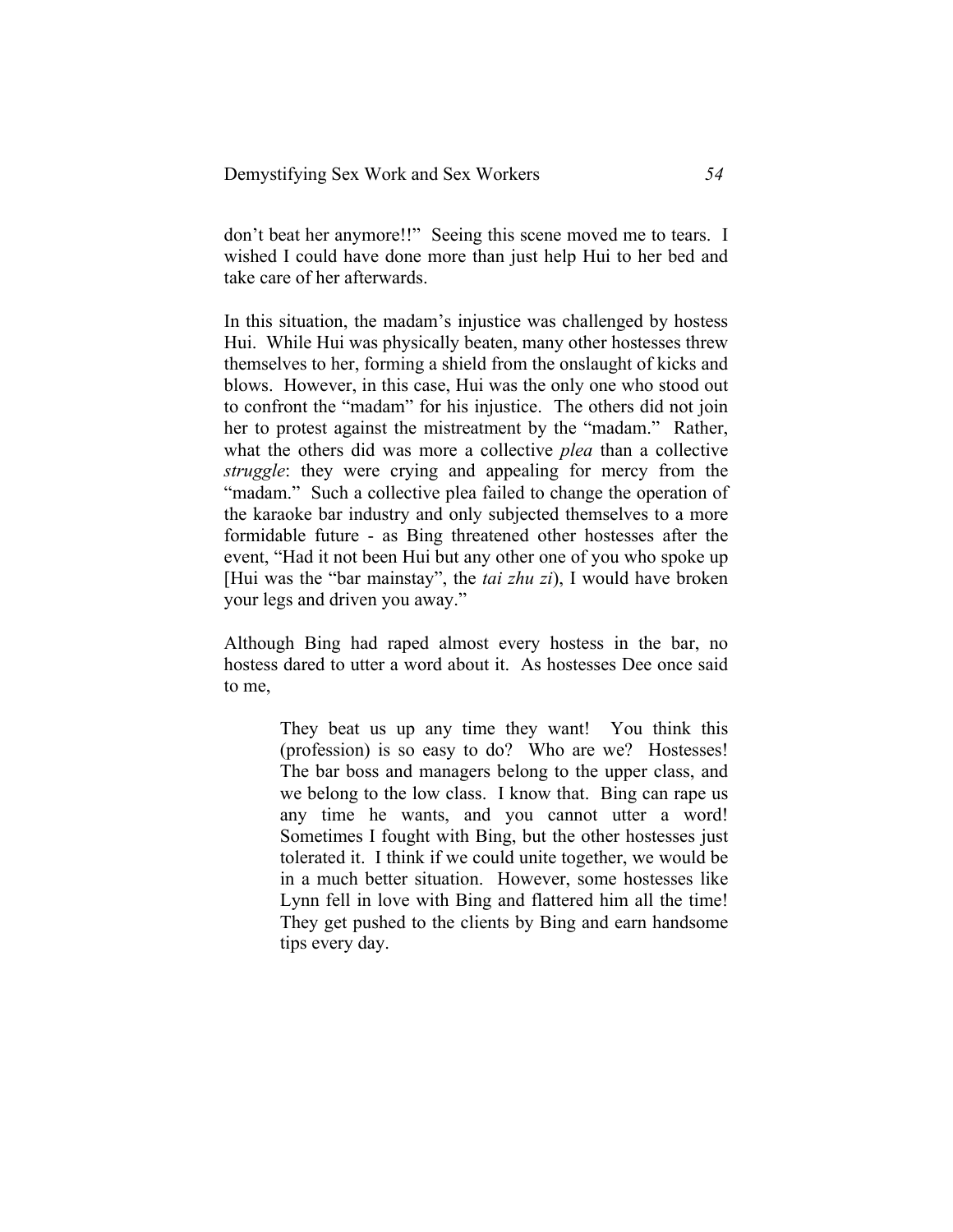Dee's criticism of the lack of large-scale collective action among the hostesses resonated with other hostesses in the bar. The failure to mobilize collectively was not because they had succumbed to the persuasive patriarchal powers. Rather, as I came to conclude, it was because large-scale collective mobilization was severely inhibited by these two key factors: one is the possibility of breaking out of the subordinated group (in game-theory terms, there are incentives to defect rather than cooperate); and the other was the potential cost of cooperation.

There was constant tension between the hostesses' loyalty towards their subordinate group and the allure of potential benefit that could be reaped by defecting from the group. For many hostesses, it was their aspiration to break out of the group and move up in the social hierarchy. As long as a portion of the people had the prospect of defecting from the group, they would not be able to mobilize effectively together. They would not jeopardize their chance of defection by completely submitting themselves to the group through mobilization. Thus, the interest-maximizing choice of individual group members ultimately resulted in the loss of the interest of the whole group. For instance, in the above scenario where many hostesses tried to mobilize together against exploitation, a couple of hostesses stood by the owner for fear of losing their status and interest in the bars – and thus their chance of upward mobility.

The possibility of mobilization was not only impeded by hostesses' incessant repositioning between groups (and outright denial of group affiliation), but was also curtailed by internal group competition. As I was told, their main competitors were other hostesses. They struggled to discard their rural roots and competed with other rural migrants to break out of the subordinated group and attain upward mobility. For instance, because it often happened that hostesses stole each other's clients, hostesses learned to guard against each other (e.g., they do not introduce their own clients to others). Meanwhile, they competed with each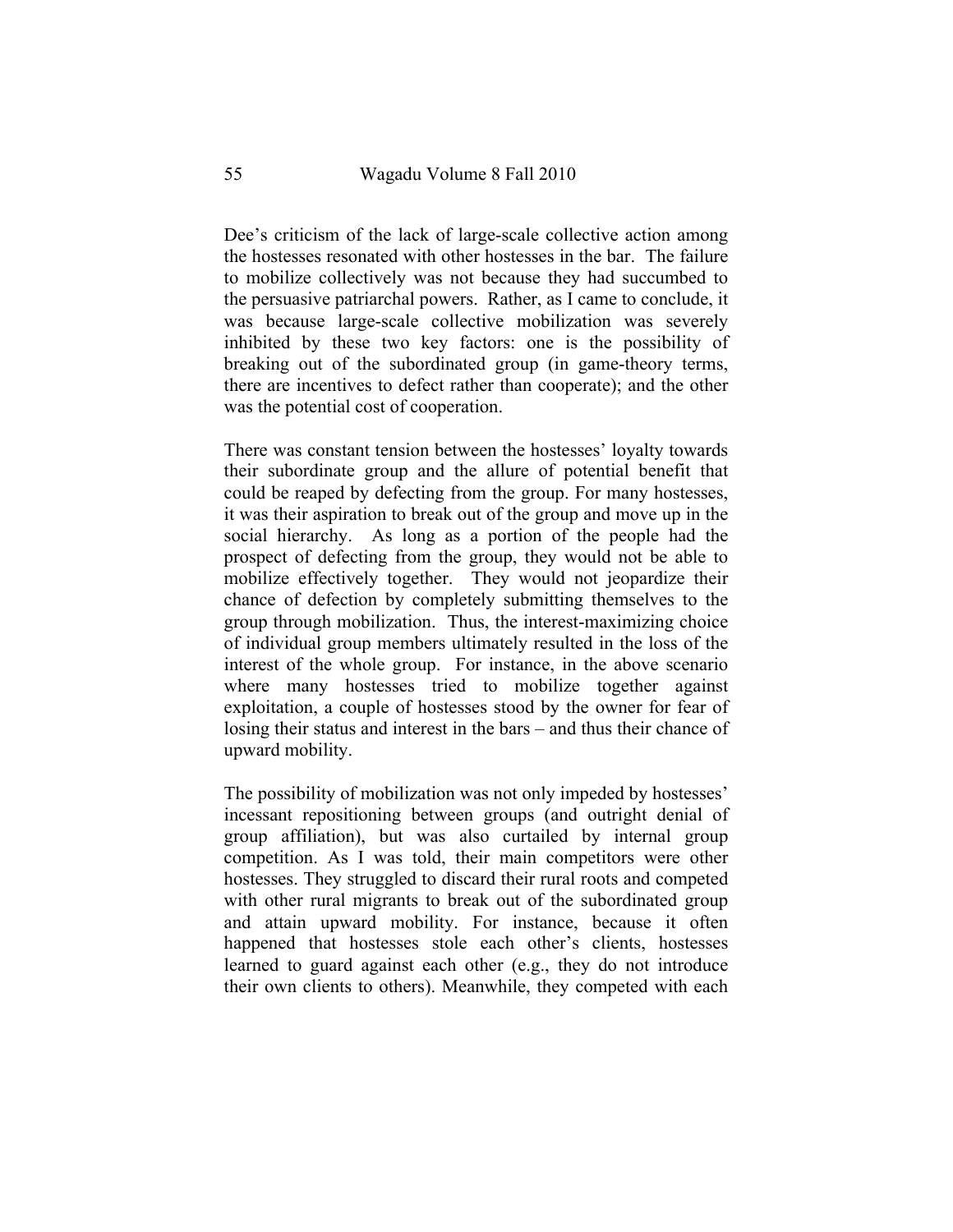other over on-stage times, clients' status, and benefits earned from their clients.

Hostess Hong and I were very good friends. She invited me over to her rented apartment to stay many nights when we confided to each other about our personal lives. However, as close as we were, she never introduced her boyfriend to me. When her boyfriend rented an apartment for both of them, she asked me to help her move to the new apartment. She told me to come at 8am Sunday morning, adding casually that her boyfriend would join us as well. I went at the requested time, but never saw her boyfriend. Around 9am when the moving was over, she asked me to leave because her boyfriend was coming soon. Only then did I learn that she had arranged for him to come at 9:30am so that he and I would never meet. Hong's cautionary attitude was well justified in the hostesses' group where snatching each other's clients and boyfriends was common.

In another example, hostess Shi and Ying came from the same place - Anshan in Liaoning province. They came together to the bar as very good friends and they were always together. Like everyone, I thought they were best friends. One night Ying was crying in a karaoke room alone. I asked her why, she said,

> Everyone thought Shi and I were best friends because we are locals (*laoxiang*), but in fact, I am better friends with Dee and the others than I am with Shi. Shi and I are just not compatible because we have different characters. Shi has always cheated and hurt me. Yesterday Shi's client (*laogong*) asked me to go to a sauna bar with him. I can assure you that I was just sitting there in the hall with him and did not do anything. In fact, I was trying to say good words about Shi because he was criticizing Shi. Later, Shi heard about our excursion and came over to the bar. She sat beside the man and tried to irritate me. She was talking with the man loudly and laughing all the time, totally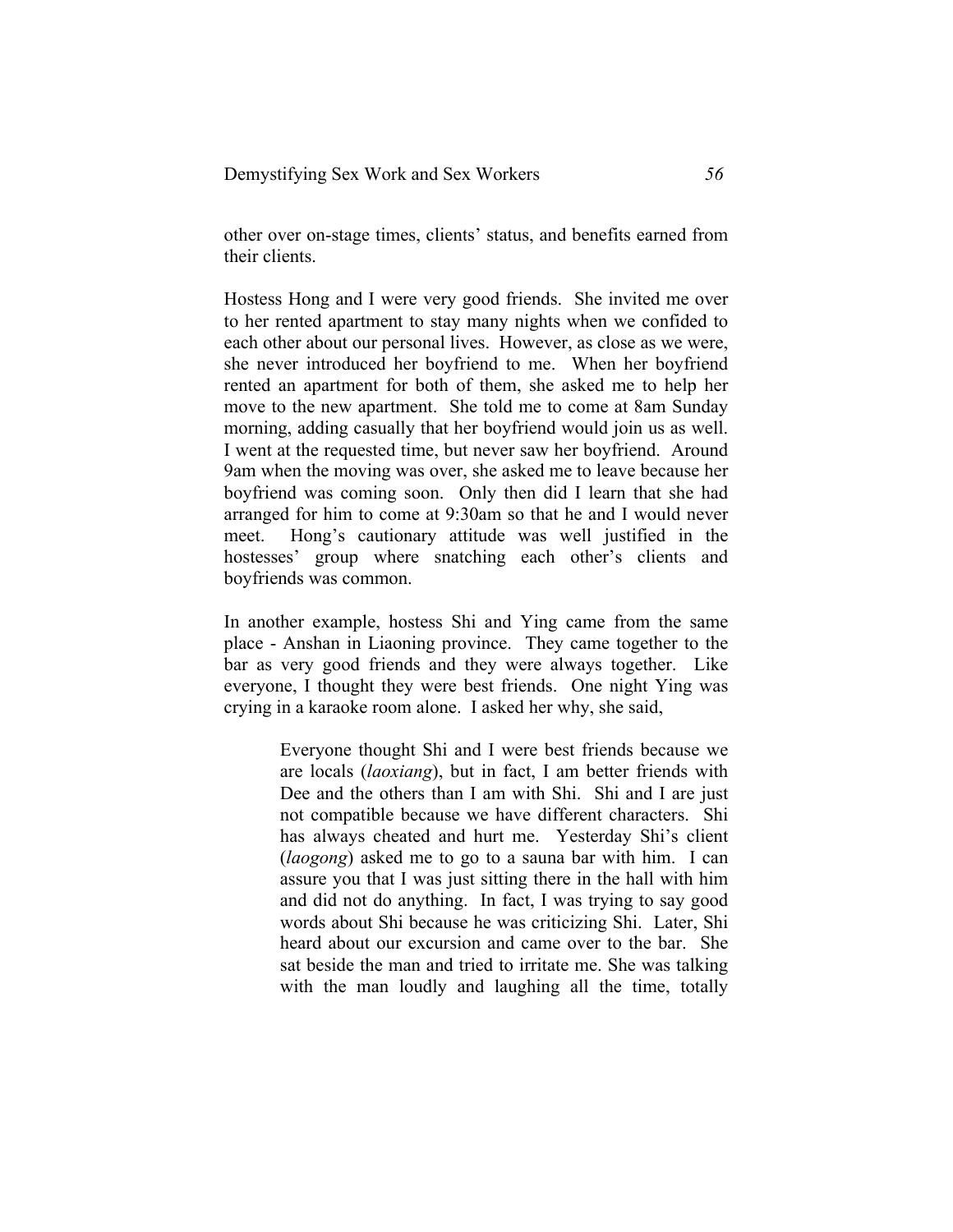ignoring me. I did not have any interest in that man, and now she is doing all this to irritate me. In the end I said I am leaving.

Ying was crying the whole time when she was telling the story. In another room everyone was gossiping about Ying and Shi, "If Ying did not do anything with that man, how could Shi be angry with her? That man is Shi's client (*laogong*) and loved Shi so much, how come she [Ying] interjected and went with him to the sauna bar? She is crying there so much, but nobody has any sympathy for her! Ying has all the schemes (*xinyan*) in her heart." Others continued,

> Yes, you can make good friends with Shi because she is very easy-going, but not Ying at all. Remember when she first came here, she looked like an old grandma (*lao da ma*), extremely ugly. Now she looks much better than before. When they first came here, she always spent Shi's money. Remember every time when they had meals, it was always Shi who paid the bill. But when Shi borrowed money from Ying, Ying immediately demanded a return.

Apparently the hostesses were used to the scheme of friends stealing each other's men and felt indignant about the fact that Ying went out with Shi's client, regardless of her original intention. In spite of the emphasis placed upon localist networks in the previous research on migrant workers, my research of hostesses showed that although Shi and Ying appeared to be best friends bound by localist ties, these ties were always trumped by the possibility of gaining competitive advantage.

In addition, substantial costs associated with cooperation inhibited collective action. If hostesses mobilized together to defend their rights, their stigma as a hostess would be publicized. It would severely endanger rather than promote their upward mobility. Also, they hope that hostessing would be a springboard for them to move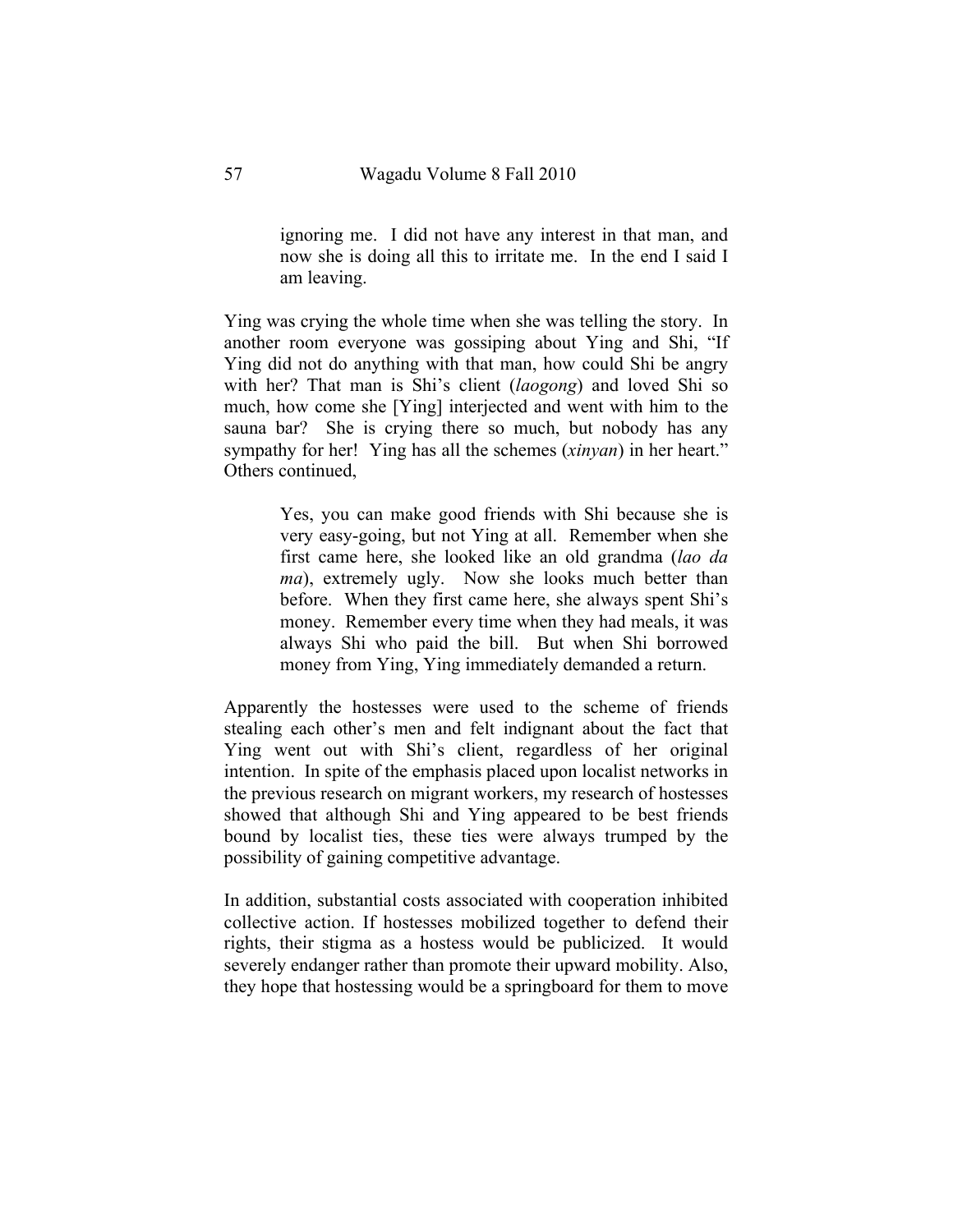on to more respectable entrepreneurial professions. Therefore, any kind of mobilization or unionization amongst hostesses could serve only as a barrier to their ultimate objective. Finally, because their work sites were subject to a series of police raids regularly each year, mobilization was highly circumscribed by political repression and hostesses' lack of political resources. In view of these significant costs, it was not surprising that hostesses evinced little motivation for mobilization.

## **Complexity of Informal Alliances**

However, hostesses did ally themselves in small groups based on blood relations, rural identity, and exchange of benefits. The fact that their small cliques were based on native-place and blood relations is not a new story. Research in China highlights the centrality of native-place for migrant workers' political alliances and networks. Numerous significant ethnographic and historical studies of migrant workers in Tianjin, Shanghai, Subei, Hankou, Guangzhou, Shenzhen, and Beijing document the crucial role native-place networks play in providing each other financial and emotional support and in organizing protests and strikes. Calling this alliance a 'localist network,' Ching Kwan Lee (1998) illustrates its significance in the lives of the women workers in Shenzhen.

This network assists women in securing jobs, teaching them work skills, and offering them emotional and financial help. Similarly, Pun Ngai's research on women workers in Shenzhen emphasizes kin-ethnic enclaves developed in the workplace in a 'honeycomb' pattern, that is, with the core kin in the middle and other family members and relatives on the periphery (Ngai, 2005, p. 56). She elucidates how kinship and ethnicity intersect in cementing group formation and in providing the best type of assistance in the hostile city. In fact, migrant women's informal ties are so strong that it projects the possibility of labor resistance. As Ngai states, it "silently render[ed] support to the social revolution from below by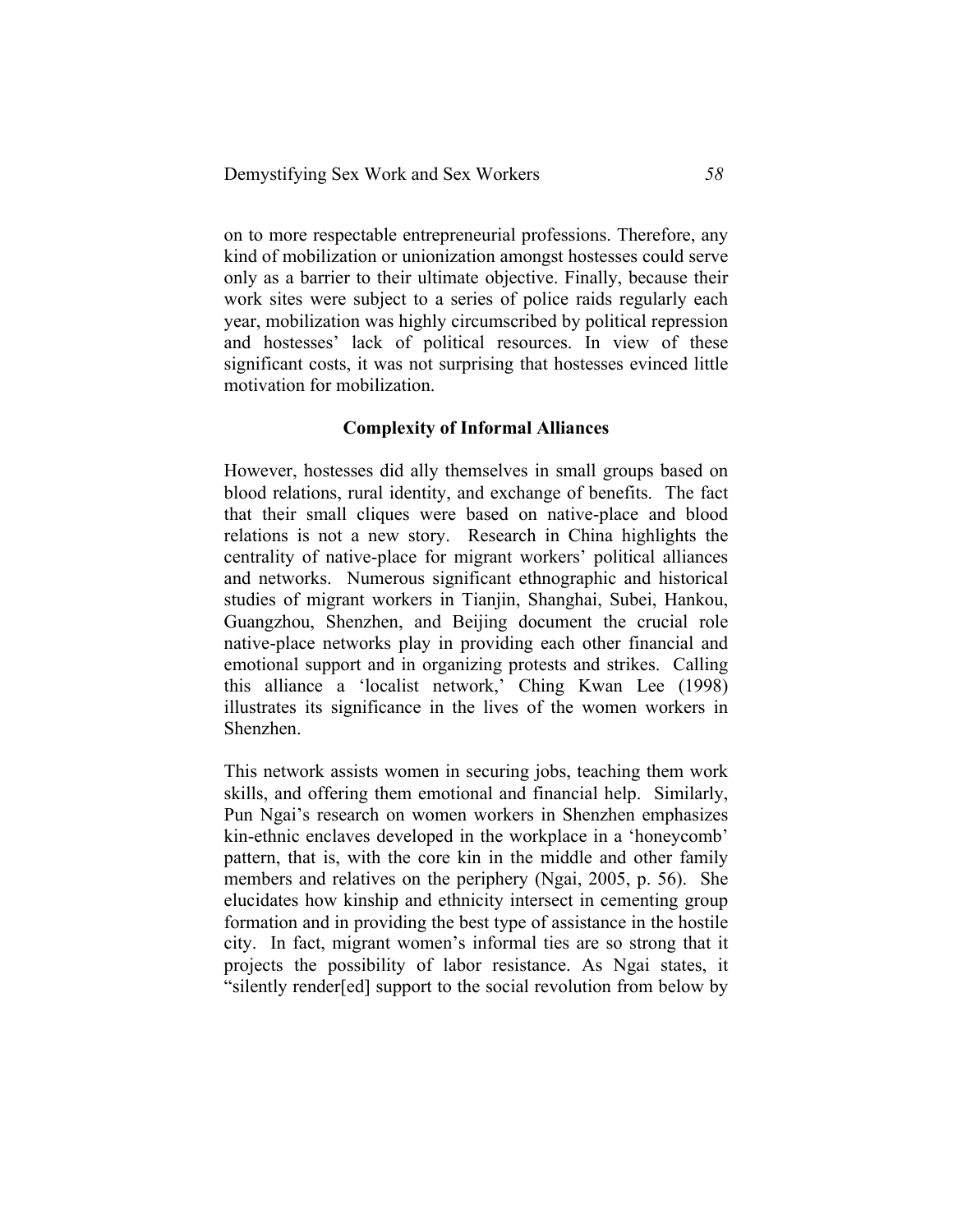migrant workers in the city" (Ngai, 2005, p. 60). To control production, managers find it necessary to break up kin-ethnic groups by inserting outsiders into the work group (Ngai, 2005, p. 123). As I illustrated above, in my own research on hostesses, although these localistic networks did provide emotional and financial support for the members, they were subject to dissolution because competition between hostesses for scarce resources provided strong incentives to betray group members.

Many hostesses either arrived in the city accompanied by relatives or were later reunited with relatives when they came to the city. It was not uncommon, then, to find sisters and cousins working as hostesses in the same bar. Hostess Huang and her cousin Ling bumped into each other on the street and Huang learned that Ling was working as a hostess in a nearby sauna bar. Although the two of them had years of animosity and misgivings against each other in the village, in the city of Dalian, they strategically formed a temporary alliance based on exchange of benefits and blood relationships. When Huang came back from Shanghai, she did not have a place to live. She contacted Ling for help. Ling's client lover Liu always brought her to a nearby hotel where Ling made friends with May, the manager of the hotel and the second wife of Liu's colleague. Soon Ling and May became good friends and shared an apartment together. When Huang asked Ling for help, Ling introduced May to Huang and arranged for Huang to stay with them in their apartment. Huang stayed with them for two weeks while searching for another apartment.

In each of these three karaoke bars, there were biological sisters who came to Dalian and worked as hostesses in the same bar. They provided each other with an immense amount of emotional and financial support. For instance, in the low-tier karaoke bar, hostess Dee's 17-year-old little sister Bai followed Dee to the karaoke bar. Since Dee had already worked there for a year, she had a great deal of experience to offer Bai, who was a novice in this field. When Bai first arrived, Dee bought her all the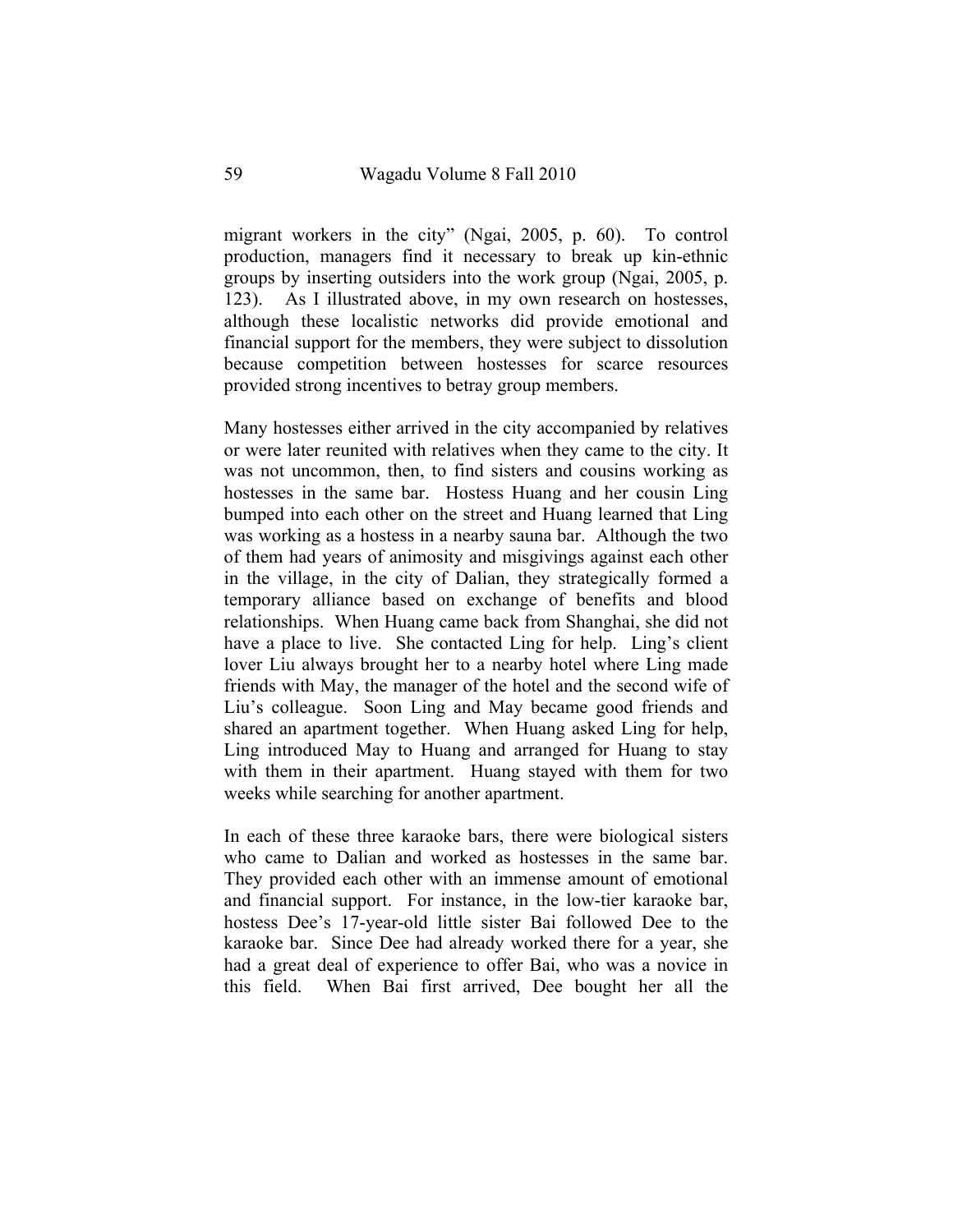necessities and took very good care of her. Dee always warned Bai not to over-consume alcohol, not to go out with unscrupulous clients, and not to get bullied by others. During the daytime, Dee took Bai out for clothes-shopping and hair-styling and offered advice on the techniques to extract more tips from clients. Later on when Bai fell in love with a client and was distraught and miserable, Dee was always there providing emotional support and teaching Bai to be strong and resilient.

In Dalian, while consanguinity and native-place served as a ready basis for instrumental and temporary coalition, coalitions based on rural identity and exchange of benefits were also significant. Members of small alliances not only offered advice and suggestions in dealing with clients and boyfriends, but also provided emotional, professional, physical and economical support to each other.

Hostesses' group-identification was highly mercurial and contextsensitive, i.e., it changed with changes in circumstances. At times of collision or conflict with urbanites, hostesses with rural backgrounds temporarily united to confront the threat. In one instance, an urban hostess 'stole' a rural hostess' client by displaying her urban ID and denigrating the other hostess' rural background in front of the clients. The rural hostesses responded by collectively criticizing, cursing and threatening violent retaliation against the group of three urban hostesses in the bar. It should be noted, however, that this alliance was transient and did not precipitate cooperation in other areas of endeavor.

At other times, rural hostesses rejected with their rural relatives when they came to visit them. For instance, hostess Lin's cousin sought her help to work as a hostess in the bar. Lin brought her over to the bar around 6pm to chat with everyone in the bar and explore job opportunities. The next day Lin said that her cousin was too *tuqi* (hick-ish) to work as a hostess there. Everyone else agreed that there was simply no way to cover up her rural aura.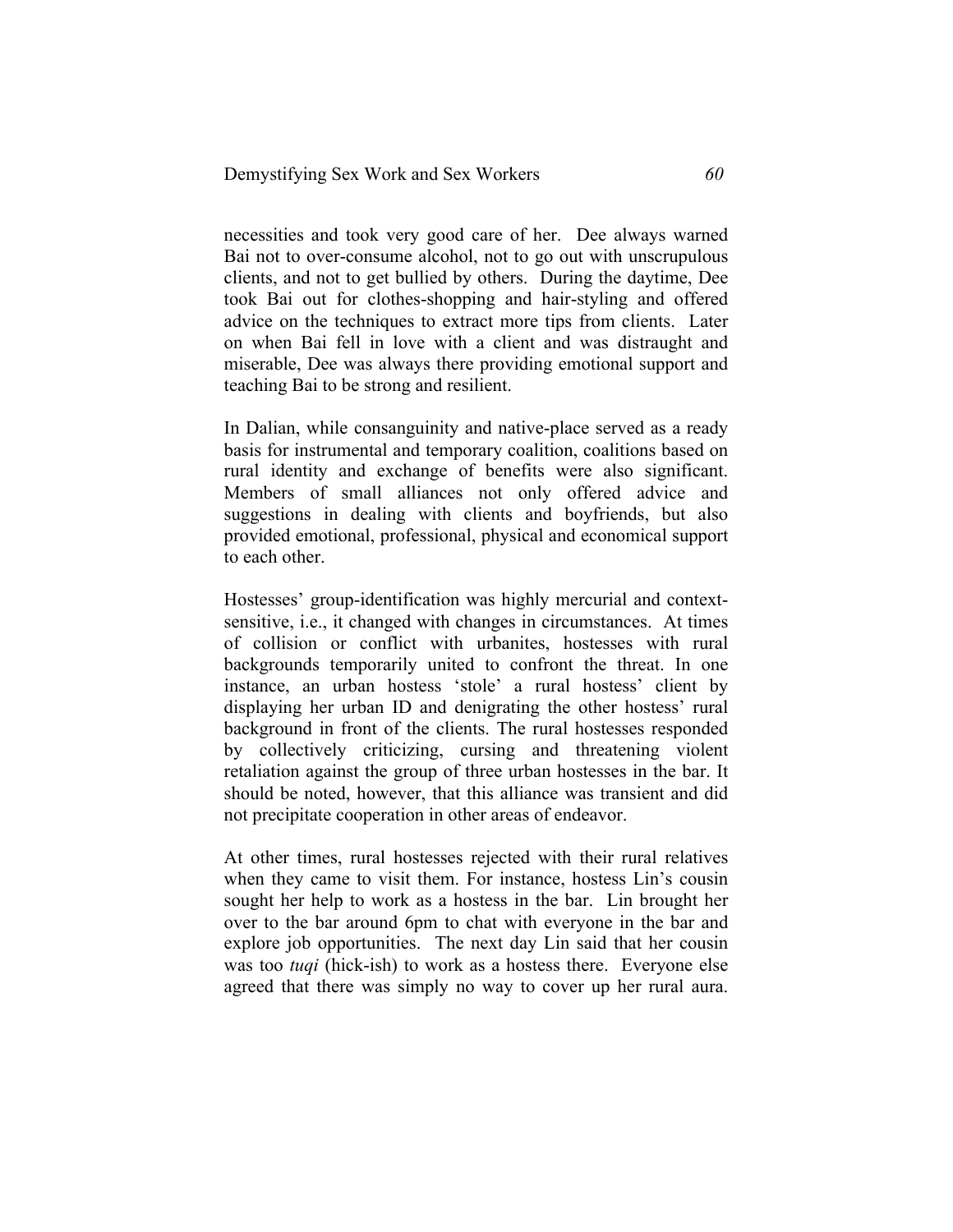Lin said, "Whatever she puts on, she still has the *tuqi* taste. She is just not suitable for this job." Lin's use of words and tone of voice sounded exactly like an urban woman denigrating a rural woman. In the end, through her network with a client, Lin found her cousin a job at a restaurant. On other occasions, hostesses ruthlessly commented on rural people and their village folks as stupid (*ha le*) with "peasant consciousness" (*nongmin yishi*) or "small peasant psyches" (*xiao nongmin xinli*). Under these circumstances, hostesses emphasized their own cosmopolitan attributes against others' rural backwardness.

Alliances based on exchange of benefits were equally strong. A hostess in one group not only supported the interests of her group members, but also brought them to join her in her new job, perhaps in a more upscale bar. For instance, hostess Ling and Hong were good friends. A client lover of Hong introduced Hong to a madam in an upscale bar in the city and enabled Hong to work there. Hong, in turn, introduced her friend Ling to the madam and managed to have Ling work there as well. Both Hong and Ling benefited from forming such an alliance. Hong was gratified because she could rely on a network for emotional support in a totally strange and daunting environment; and Ling felt fortunate because she could enter an upscale karaoke bar and earn more money.

These examples also show that hostesses are not always completely instrumental with each other in their alliances. For instance, a hostess in an emotional crisis (e.g., abandoned or cheated on by her boyfriend) was often accompanied and comforted by members in her group. Hostesses in one group sometimes mobilized to rebel against wicked clients who had maltreated their members. A nice example of this type of coalition is when hostesses are abused by their patrons. Hua's client lover mistreated her, so Dee and several hostess friends admonished him together and demanded that he apologize to Hua. In the end, pressured by all these women, he did. In another story, hostess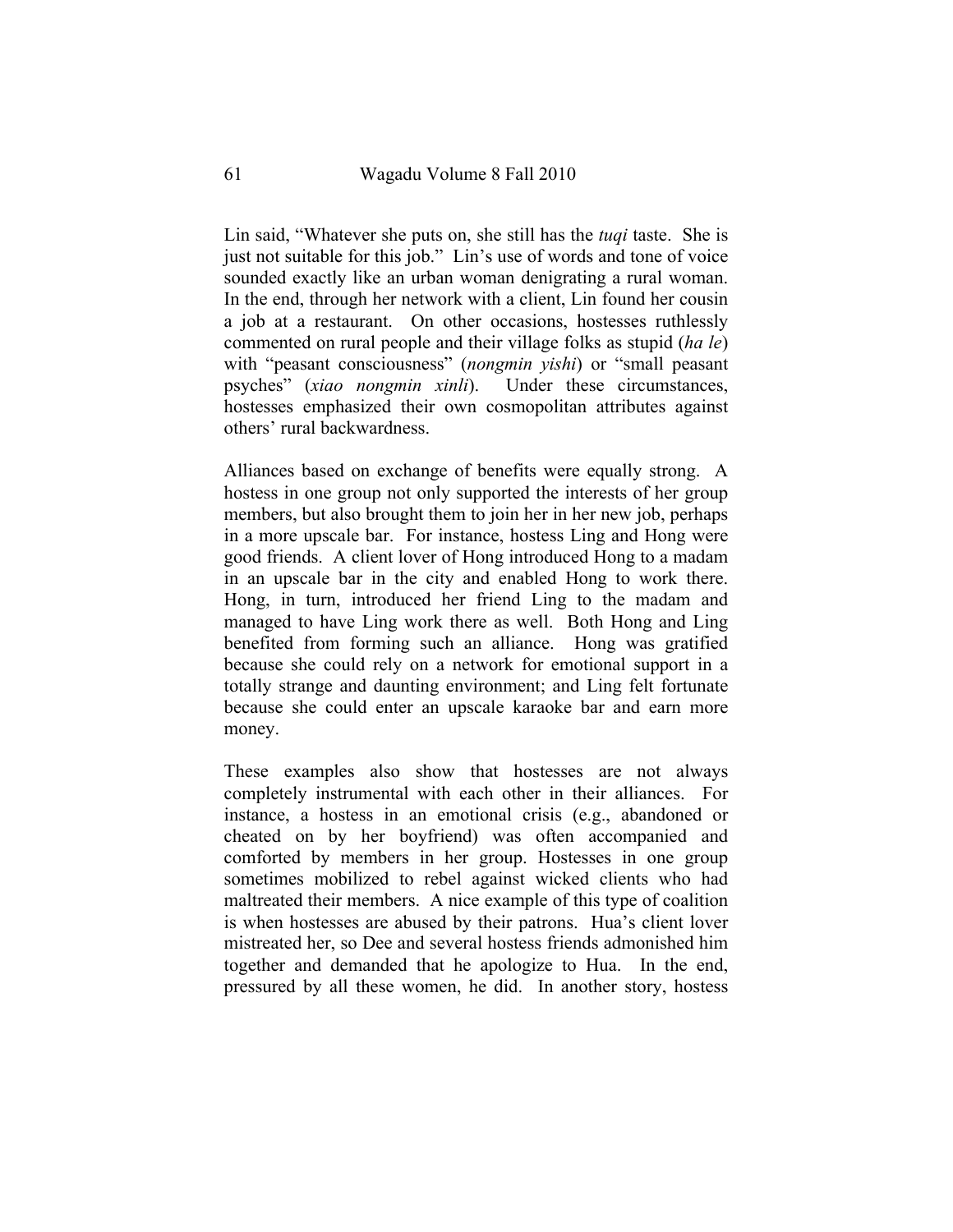Min was broken-hearted to catch her client lover sleeping with another woman in a sauna bar. Min's hostess friends took her out to a restaurant to drink the whole night, and then went to a disco so that she could forget him. Everyone was telling her that he was not worth it, and that she should pay all her attention and energy to earning money through going out with clients. Min followed their advice and went to hotels with clients.

However, the biggest complaint that hostesses had of one another was the lack of loyalty. Even in the absence of loyalty, hostesses opted to perpetuate the network for their mutual benefits. Hostess Di related to me how her local friend of many years—a hostess in another bar from her hometown — had abandoned her when she fell ill in the aftermath of an abortion. Di spoke painfully about how she was forced to ask a neighbor to help change the transfusion bottle that dripped medicine into the vein of her arm. Although Di swore to break out of the relationship, she eventually chose to resume it because she needed her friend's help to gain access to the madam who ran a Japanese bar. In this case, there was an instrumental reason for resuming the network.

The following example epitomizes the fleeting nature of all such coalitions. Hostess Huang and Dong were best friends even though they came from different areas. They called each other sisters. However, the informal ties between Huang and Dong did not exist without rifts. To save rent, Dong moved into Huang's apartment, which was rented by Huang's client lover Yu, a general manager of a shipment company. Dong promised that she would sleep at a sauna bar if Yu came back to stay with Huang. One day Yu called and asked Huang if she was alone at the apartment. Huang responded that three hostesses – Dong and her two friends were there. Yu did not come back.

After several weeks Huang called Yu urging him to come back for a night, and paid about 200 *yuan* (U.S. \$24) to settle Dong and her two friends at a sauna bar for a night. Although Huang treated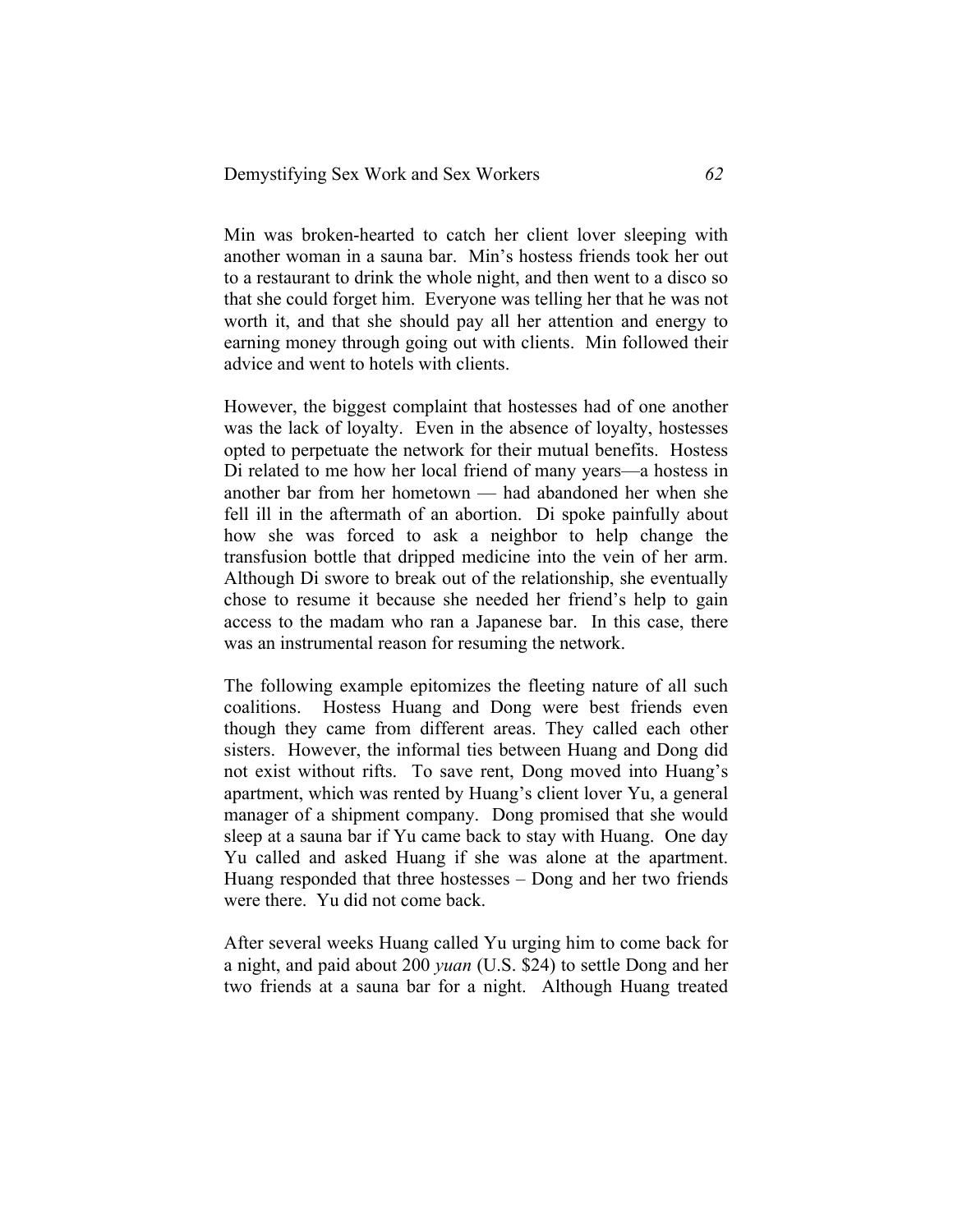Dong like her own sister, Dong did not reciprocate. In fact, Dong was quite jealous of Huang for her numerous lovers. Whenever seeing a man with Huang, Dong would ask the man, which one of us looks younger? Because Dong was plump and looked older, men always politely commented that she looked a little older than Huang. Dong would immediately cry out, "Look at her! She is already a mother of an eight-year-old boy! How can I be older than her?!"

Time and time again Dong made sure that every man Huang was with knew the fact that Huang was a mother. Dong always asked Huang, "Home come you always have good times, but I don't? Why don't you introduce me to some managers under Yu's leadership and see if we could become lovers as well?" To help her out, Huang made Yu bring over three managers to meet with Dong and her three girlfriends. One of Dong's girlfriends hooked up with one of the managers, and another girlfriend stole Yu away from Huang. Huang was completely in the cold. Since Yu did not come back any more, Huang decided to move out.

On the day she was moving out, the woman living downstairs said to her, "You are too foolish! Do you know who has stolen your lover?" Huang shook her head with puzzlement, "Who?" The woman said, "The one you have helped the most." Huang was so angry that she confronted Dong immediately, "Do you know who has stolen (*qiaozou*) my husband (*laogong*) away?" Dong pretended that she did not know. Huang said, "You don't know? Stop lying to me! My close friend is doing this to me. How can you treat me this way? Have you ever had a sister like me who offered you a place to live, money to stay in the sauna bar, and introduced you to men? I treat you better than your own sister, but you have totally betrayed me!" Dong had nothing to say but murmured, 'I have warned you of losing him before, but you didn't listen." Huang said to her, "From now on, we are no longer friends. You have hurt me too much." Later when Dong called up asking her to go to Shanghai together, Huang replied, "In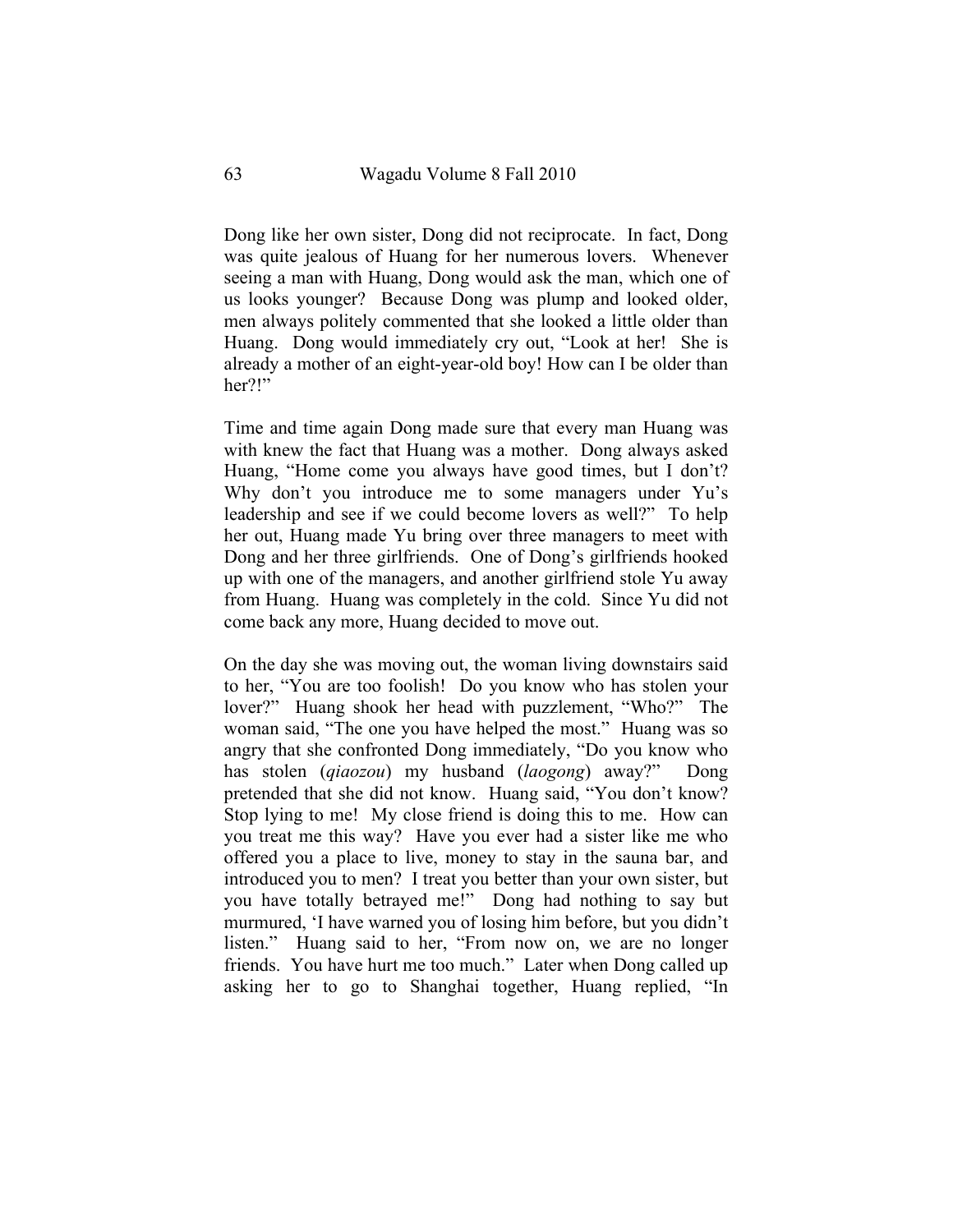Shanghai, I can be a good friend of yours, but in Dalian, we are not friends." Because they were going to work in Shanghai where neither had allies, they needed each other for support, causing their "friendship" to be at least temporarily reestablished.

As the example illustrates, regardless of the basis of clique formation, all coalitions were unstable. Competition between hostesses for scarce resources provided strong incentives to betray group members. For instance, hostess Fang found out that hostess May reaped a tip from a client by promising to introduce him to hostess Fang. Or, hostess Cheng sheltered and took care of hostess Hong for a month and a half during Hong's abortion period. Hostess Cheng was extremely unsatisfied with the low compensation fee of 200 *yuan* (U.S. \$24) that hostess Hong offered her. There were other cases of hostesses' snatching away each other's boyfriends and not looking after the sick ones and so on. When such betrayal outweighed cooperative behavior, the small group dissolved. There was a constant tension in their networks between betrayal and cooperation. Whether the group could maintain its cohesiveness depended on the overall proportion of members' cooperation vis-à-vis betrayal.

#### **Conclusion**

In this paper, I have explored the violent working environment of the rural migrant karaoke bar hostesses due to the political policy and the sex industry, and the complex nature of hostesses' resistance. Within such a hostile institutional and cultural environment, my ethnographic research revealed the complexity of hostesses' collective actions. On the one hand, large-scale mobilization is inhibited by their unstable coalitions (or complete disaffiliation), the incentive to select non-cooperative strategies, and the costs and risks associated with collective action. These factors make it quite difficult, if not totally impossible, to overcome the barriers of personal interest and danger that impede large-scale collective mobilization. On the other hand, in contrast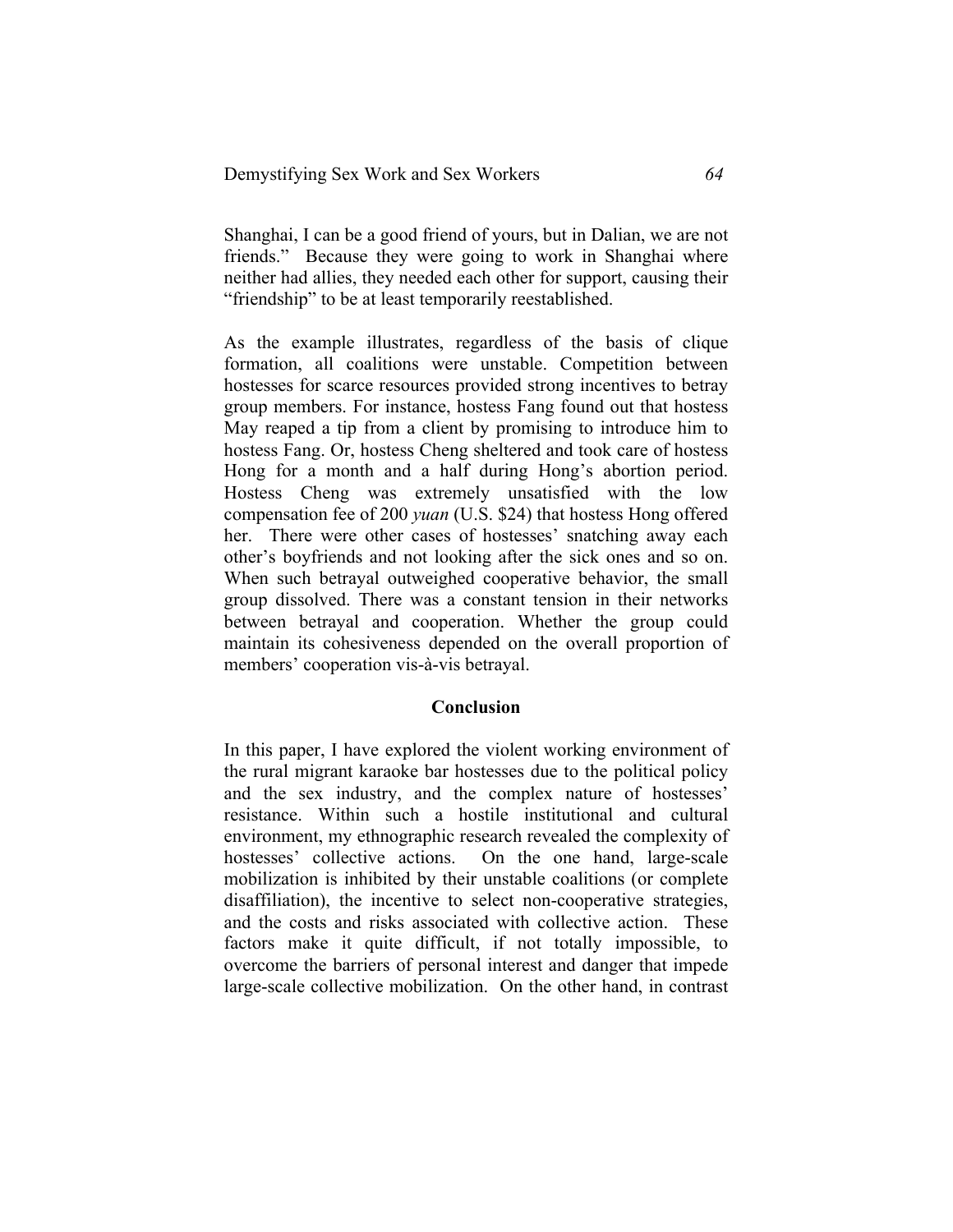with researches on sex workers in other areas such as India and Brazil, hostesses in my study do form unstable small-scale group cliques and rely on these networks for help and security. These informal networks are facilitated and enabled by blood relationships, common rural background, native-place, and mutual benefits.

As illustrated in the paper, these informal networks are transient and temporary due to the internal competition and the costs and risks of protests. The lack of large-scale collective action is mainly because hostesses aspire to defect from the hostess group as a criminal group. Research in other countries has revealed to us that mobilization and collective actions against hostile policies and for basic human rights are much easier when the state allows unionization and/or decriminalizes sex work. For instance, in Taiwan, after implementing an abolitionist policy in 1938, the provincial council legalized prostitution in 1949 by distributing license to prostitutes and establishing the legal prostitutes' house. In 1986, when the city government suddenly changed the policy to abolish prostitution, hundreds of prostitutes in Taipei organized a "self-rescue unit" demanding their rights to work and combating social stigma (Xia, 2000). Their protests lasted a year and seven months and finally triumphed. In Bangladesh where prostitution is legal (Qurratul-ain-Tabmina, 2004), prostitute organizations resist social rejection, lobby for legislative changes, and gain social recognition of their profession. They observed that they could not expect the government or the society to resolve the problems unless they unite a strong force and demand a change.

It is not difficult to note the overlapping characteristics shared by these two successful cases of Taiwan and Bangladesh. That is, both prostitution and unionization are legal in both countries. In Taiwan, upon the change of policy, prostitutes realized that the advantages bestowed to them by the favorable policy would no longer exist. As they contended, legal prostitute houses offered them a fair share of payment, legal protection, security, and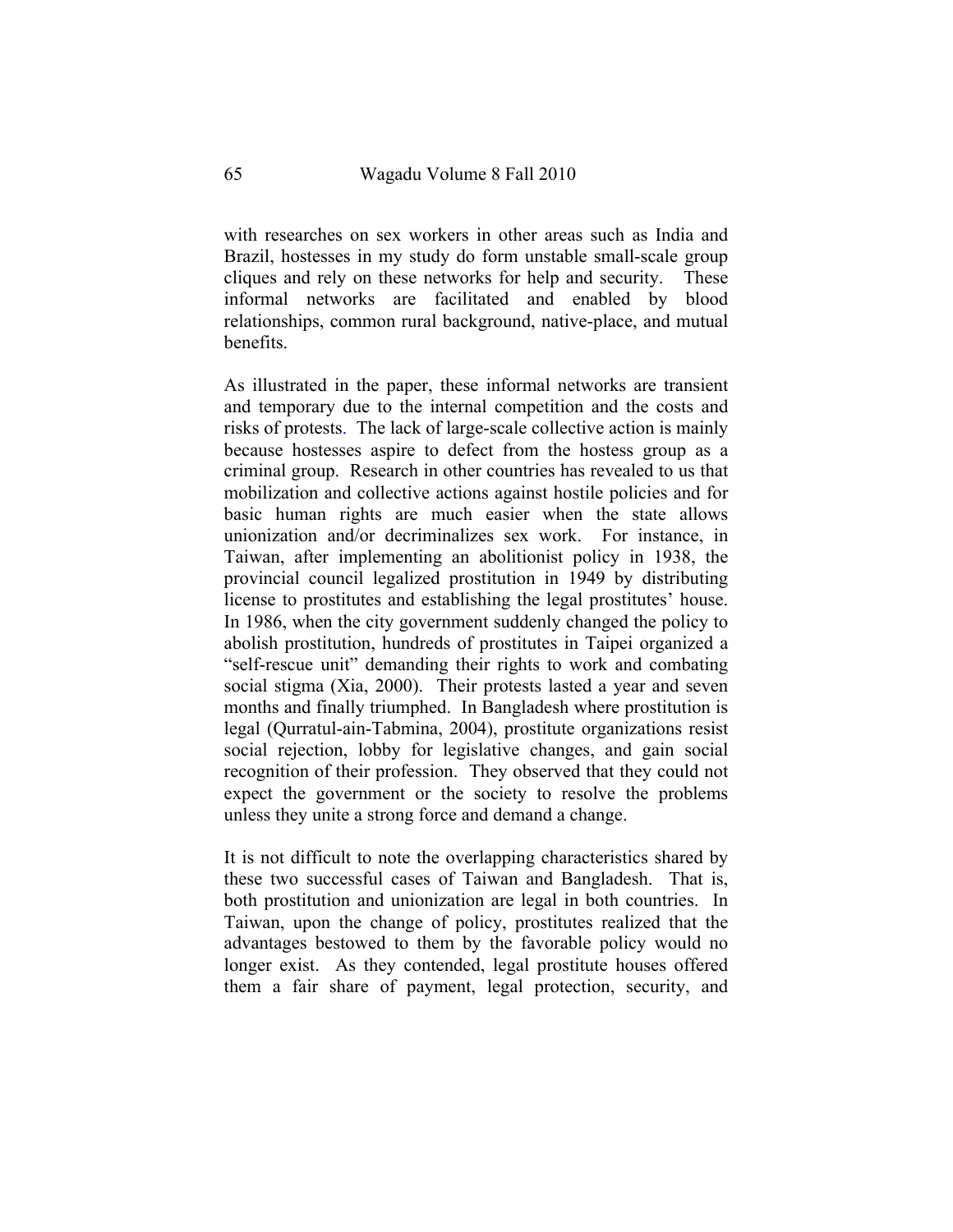freedom. Under the auspice of the law, they were no longer harassed by violent clients nor were they subjected to random arrests, fines, or obligatory services to clients. They enjoyed the safe, healthy, and free environment and were committed to winning it back (Xia, 2000).

In both countries, their unionization is supported by women's organizations and NGOs. In Taiwan, local women's organizations and trade unions educated the prostitutes that their job is justified and that they should unionize. In Bangladesh, a central factor in the success of the prostitutes' organization is the support of the human-rights and women's rights organizations, the NGOs of HIV/AIDS prevention and healthcare programs in the brothels. They played a pivotal role in forming the self-help groups and opening a channel through which prostitutes could ventilate their grievances.

Because countries adopting the abolitionist policy tend to lack these two prerequisites of legalization of sex work and organizational support for sex workers, unionization is rather difficult. In Vietnam, for example, although the government, bureaucracies, and the police profit immensely from prostitution, prostitutes suffer from illegal identities and random arrests and harassments (Walters, 2004). Similarly, in Cambodia, the government intermittently closes down brothels and cracks down on prostitution, subjecting prostitutes to a violent environment (Derks, 2004). In China, as I have demonstrated in the paper, although operating in an antagonistic and hostile system, hostesses still manage to mobilize small-scale collective actions. Large-scale collective mobilization and unionization will become much easier when China decriminalizes sex work and/or has a proliferation of strong legal organizations that support prostitutes' unionization.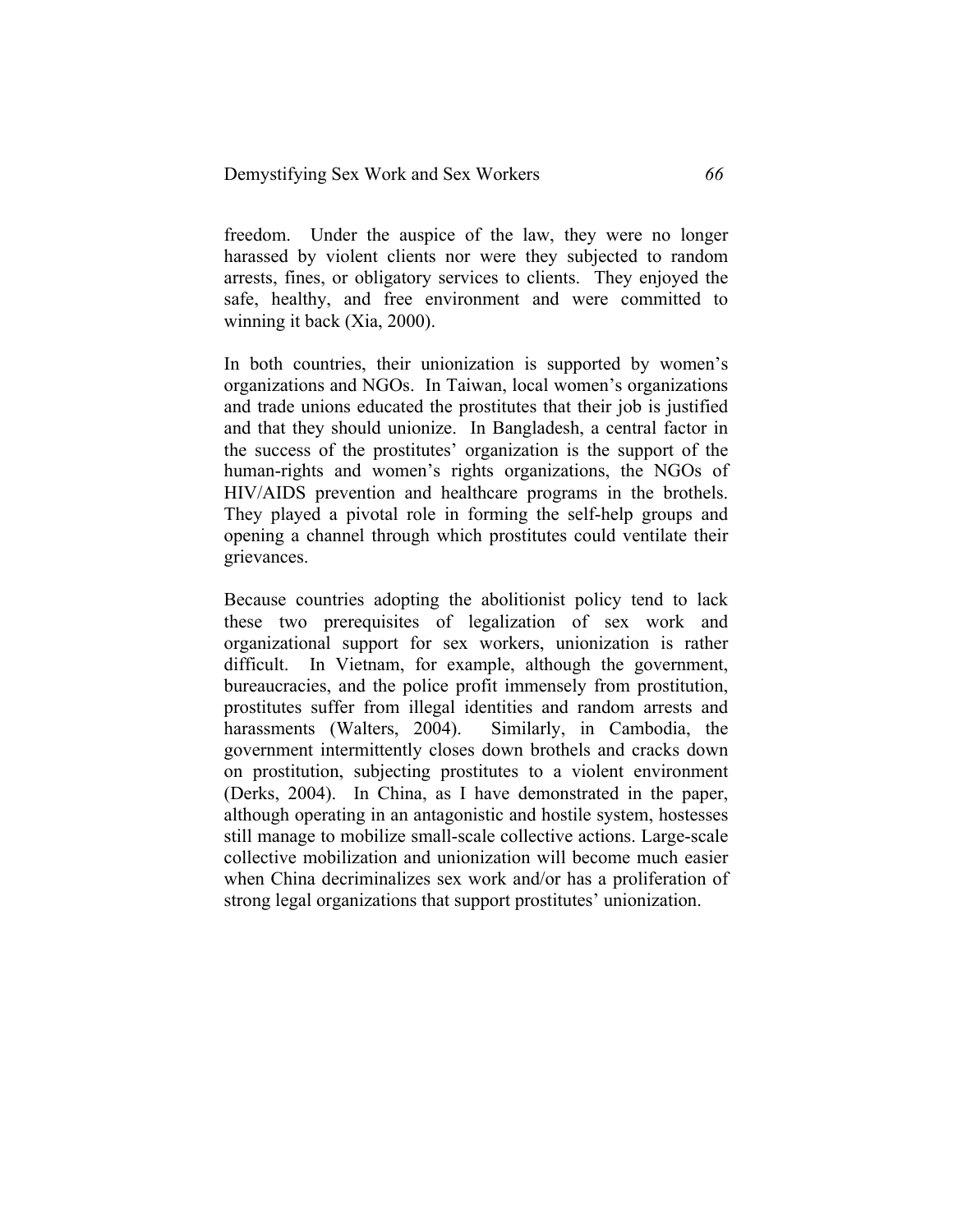## REFERENCES

- Anonymous. (2002). Sanpei xiaojie de falu baohu wenti [Legal protection of hostesses]. *Shenzhen Fazhi Bao [Shenzhen Law Newspaper],* 6/25.
- Asthana, S. & R. Oostvogels. (1996). Community participation in HIV prevention: Problems and prospects for community-based strategies among female sex workers in Madras. *Social Science & Medicine, 43* (2): 133-148.

De Meis, C. (2002). House and street: Narratives of identity in a liminal space among prostitutes in Brazil. *Ethos*, 30 (1/2): 3-24.

Derks, A. (2004). The broken women of Cambodia. In E. Micollier (Ed.), .), *Sexual cultures in East Asia: The social construction of sexuality and sexual risk in a time of AIDS* (pp. 127-155). London: RoutledgeCurzon.

Hershatter, G. (1986). *The workers of Tianjin, 1900-1949*. Stanford: Stanford University Press.

Honig, E. (1986). *Sisters and strangers: Women in the Shanghai cotton mills, 1919-1949.* Stanford: Stanford University Press.

Jeffreys, E. (2004). *China, sex and prostitution*. London: RoutledgeCurzon.

Jian, P. (2001). Caifang shouji: Jingyan Dalian [Interview memoirs in Dalian]. *Xinzhoukan [New Weekly], 10*: 44.

Lee, C. K. (1998). *Gender and the South China miracle.* Berkeley: University of California Press.

Ngai, P. (2005). *Made in China: Women factory workers in a global workplace*. Durham: Duke University Press.

Pan, S. (2000). *Sheng cun yu ti yan [Subsistence experience].* Beijing: Zhongguo Shehui Kexue Chubanshe [Chinese Social Science Publishing House].(1999). *Cun zai yu hunag niu: Zhong guo di xia xing chan ye [Existence and irony: A scrutiny of the Chinese underground sex industry*. Beijing: Ounyan Chubanshe [Ounyan Publishing House].

Qurratul-ain-Tabmina, S. (2004). *Sex workers in Bangladesh: Livelihood at what price?* Dhaka, Bangladesh: Society for Environment and Human Development.

- Roche, B., A. Neaigus & M. Miller. (2005). Street smarts and urban myths: Women, sex work, and the role of storytelling in risk reduction and rationalization. *Medical Anthropology Quarterly, 19* (2): 149-170.
- Rowe, W. (1984). *Hankow: Commerce and society in a Chinese city, 1796- 1889*. Stanford: Stanford University Press.
- Strand, D. (1989). Rickshaw Beijing: City people and politics in the 1920s. Berkeley: University of California Press.

Sun, S. (2003). Dalian e mo ba xiaoje fenshi shiyi kuai [A man in Dalian divided a hostess' dead body into eleven pieces]. *Dongbei xinwen wang [Northeastern News Net]*, 12/12.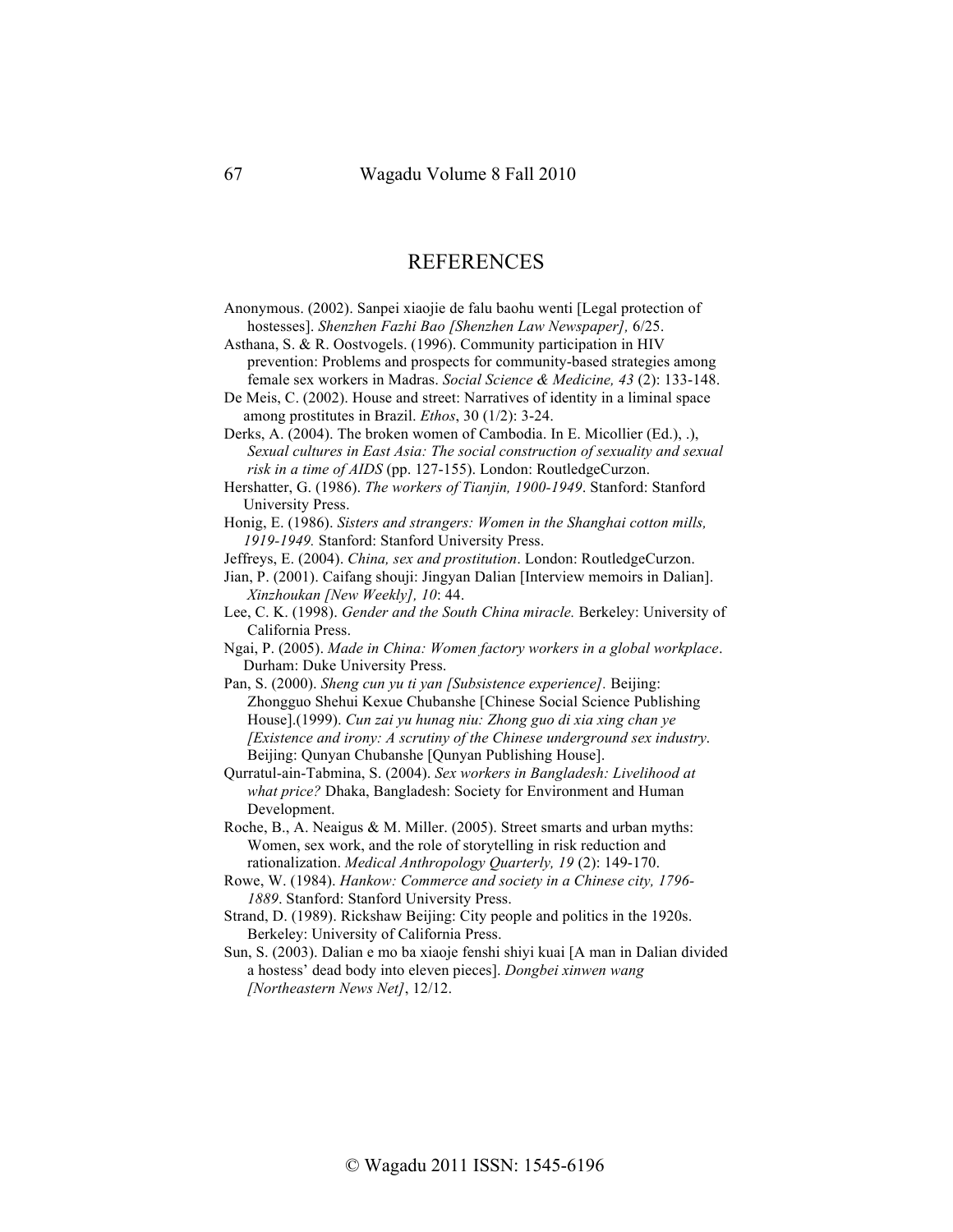Demystifying Sex Work and Sex Workers *68*

- Walters, I. (2004). Dutiful daughters and temporary wives: Economic dependency on commercial sex in Vietnam. In E. Micollier (Ed.), *Sexual cultures in East Asia: The social construction of sexuality and sexual risk in a time of AIDS* (pp. 76-97). London: RoutledgeCurzon.
- Wang, G. (1999). Conspicuous consumption, business networks, and state power in a Chinese city. Dissertation, Department of Anthropology, Yale University.
- Wang, J. (2003). Qiujiu duanxin fasong chenggong, jinfang jieujiubei guaimai funu [Successful "SOS" short message, the police rescued abducted women] *Liaoshen Wanbao [Liaoshen Evening Newspaper]*, 5/16: 2.
- Xia, L. Q. [2000]. *Ririchun [Daily Spring]*. Taibei: Taibeishi Ririchun Guaihuai Huzhu xiehui.
- Zhang, L. (2001). *Strangers in the city: Reconfigurations of space, power, and social networks in China's floating population*. Stanford: Stanford University Press.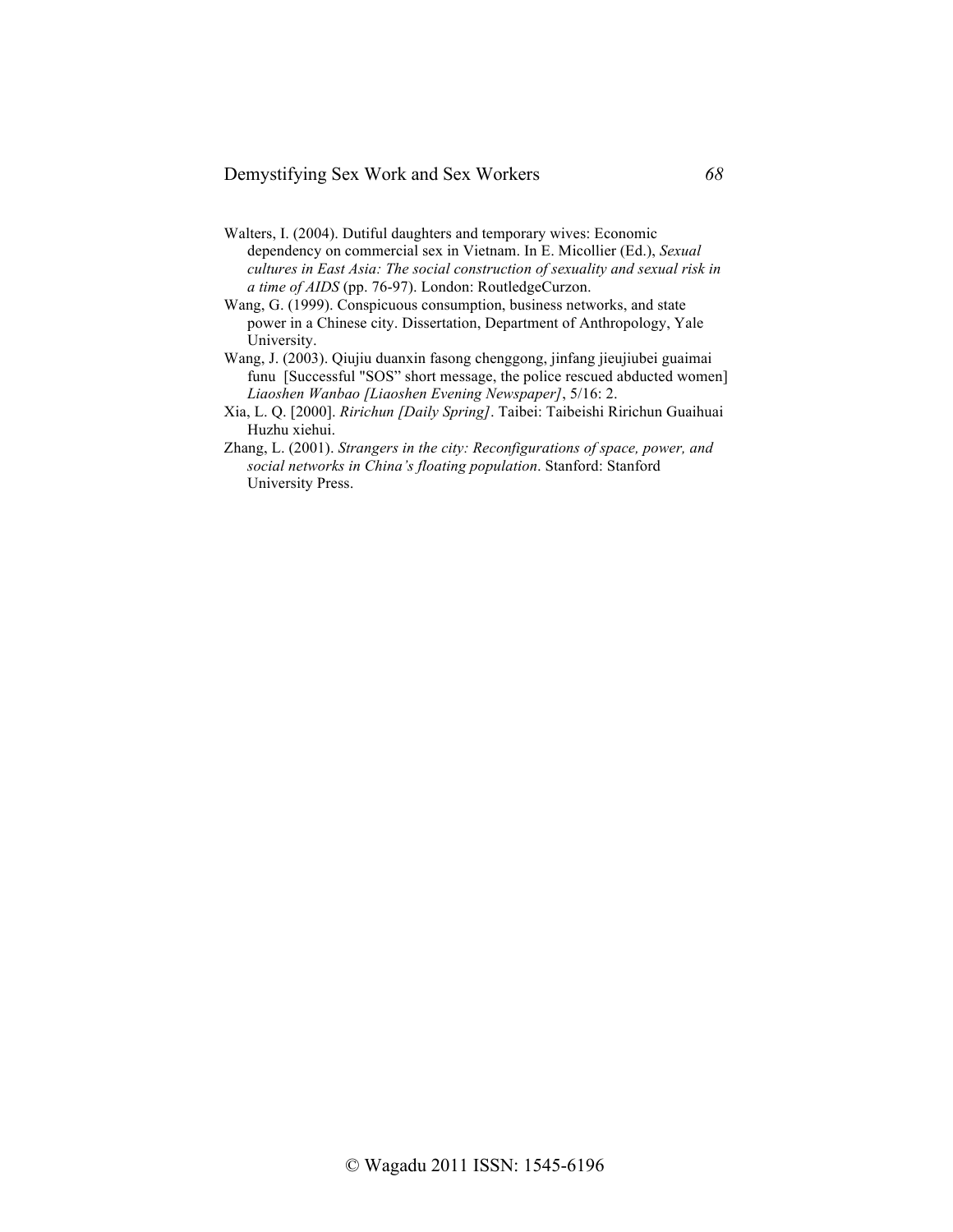<sup>&</sup>lt;sup>1</sup> Tiantian Zheng is Professor of Anthropology at State University of New York, Cortland, and can be reached at tiantian.zheng@cortland.edu.

<sup>&</sup>lt;sup>2</sup> I am grateful for the anonymous reviewer's constructive, helpful, and detailed comments that have helped improve the quality of the paper. This paper previously appeared in *China: An International Journal* (March) 6 (1): 69-95. © [copyright World Scientific Publishing Company]<br> $3$  This was the official figure of the city population (in the central four districts)

in 2006.

<sup>&</sup>lt;sup>4</sup> Municipal officials interviewed in 2001 estimated Dalian's floating population at 1 million people. <sup>5</sup> One U.S. dollar could be exchanged for 8.4 *yuan* at the time of my research. <sup>6</sup> A typical wage of female migrants in the city is around 800 *yuan* (\$100) per

month.<br><sup>7</sup> I conducted my fieldwork in karaoke bars in Dalian during four segments of

<sup>1999, 2000, 2001</sup> and 2002. I am grateful for the supportive funding provided by the Yale Center for International and Area Studies, and the Council on East Asian Studies of Yale University, without which this research would be impossible.

 $8$ <sup>8</sup> The materials on the anti-prostitution campaign, state policy, and the impact on hostesses are obtained from my ethnographic research at the karaoke bars and my interviews with local officials in Dalian.<br><sup>9</sup> Pottery bar, a bar where drinks are served together with all kinds of games

such as cards, Chinese chess, and military chess. In an adjacent room, a tutor helps you make all kinds of pottery.

 $10$  These people took advantage of the state's liberalization of economy in the 1980s and procured fast money in informal economic sectors, when many people still favored life-long security despite low wages in state employment sectors. Underlying their violence against sex workers is the antagonistic legal and political system against sex workers. As illustrated in the paper, sex workers are not only the target of police raids and police arrests, but also the target of unscrupulous men who believe that they can do anything to these women without any consequences. The fact that sex work is illegal not only invites violence, but also drives sex workers to search for ways to exit the profession instead of committing to collective action within the profession. I have been working on this population of sex workers for over ten years, and all the sex workers I worked with in the low-tier bar at the beginning of my research left the profession after six to eight years. Some of them married their clients, had kids, and stayed in the city, some of them returned to the countryside and married there, some of them remained single and lived as mistresses in their own apartments in the city. Their agency is not manifested by their collective actions against violence inflictors or the hostile system, which could further their social